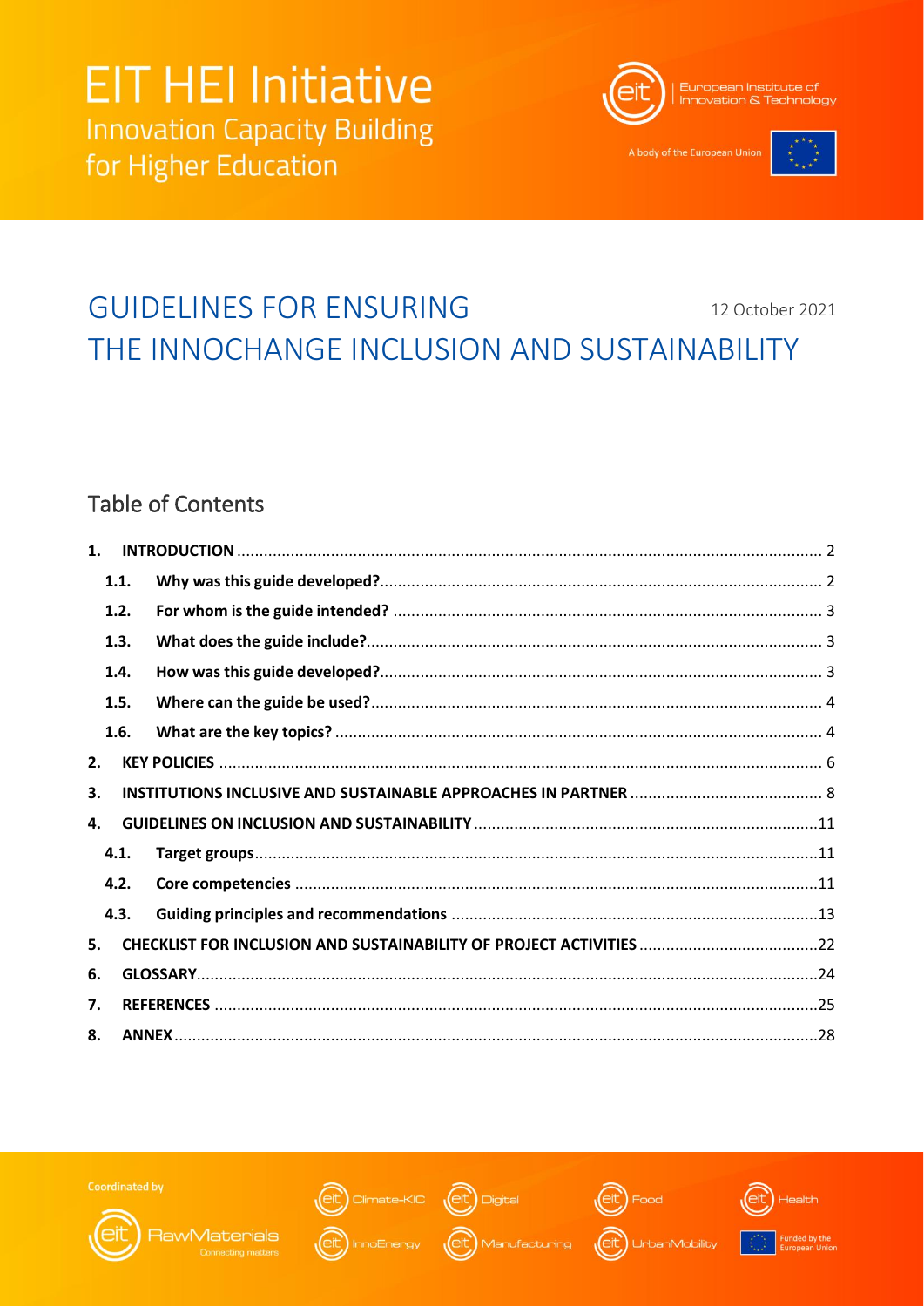

A body of the European Uni



## <span id="page-1-0"></span>1. INTRODUCTION

*"Education is not preparation for life; education is life itself."*

*~ John Dewey*

Education plays a key role in all countries and the more focus it receives, the more action is needed to fill the gaps and inequalities that are discovered, not only in Europe, but all over the world. The quality of education affects every every aspect of our lives. Not surprisingly, the Quality of Education is the United Nations 4th Sustainable Development Goal. Ever since the United Nations Conference on the Human Environment (Stockholm, 1972) education has been identified in international conferences, reports and agreements as key to addressing imminent environment and development issues. One of the key aspects that testifies for the welfare of a country is the quality of education it offers to its youth. "Sustainability logically necessitates a deep learning response in educational thinking and practice as it does in myriad other human activities, whether economics and business, design and construction, agriculture and energy, trade and aid, health and so on." [Sterling, S., 2008] Providing access and safeguarding, equality has become prominent in countries' higher education policies and practices. Reflecting on structural barriers that hinder students' effective and full access and participation in various circumstances have become a high priority to ensure that no one is left behind. [Fazekas, 2018]. In order for all students, including individuals from various backgrounds, with their own lived experiences, to fully and effectively access and participate in various spheres of society to be able to properly face life, what is really needed is a shift towards more inclusive and sustainable models of education.

Today we aspire to think more of education, not simply as a process of visiting an institution, learning facts, receiving grades and eventually earning a degree, but rather a place which provides inclusive and sustainable practices, teaches competences and develops skills that can be exploited in various fields and circumstances. For this reason, a holistic approach to inclusive and sustainable education is mandatory. Both terms *inclusive* and *sustainable* have become widespread in many fields of social life and have acquired definitions in contemporary education. The present guide takes an in-depth look at both concepts in the context of education and linked to project activities.

### <span id="page-1-1"></span>1.1. Why was this guide developed?

**RawMaterials** 

**Coordinated by** 

Despite international policies being the harbinger in finding new ways to improve educational practices, the hardest work sometimes begins on the national, regional and institutional level, responsible organizations and policy makers being required to tailor concrete actions and measures to deal with inequalities, segregation and exclusion. The first step is to establish an equal opportunity for educational progress, perform research, learn from best practices and apply them in practice, tailored to the local context. In this respect, this guide discusses and supports the practical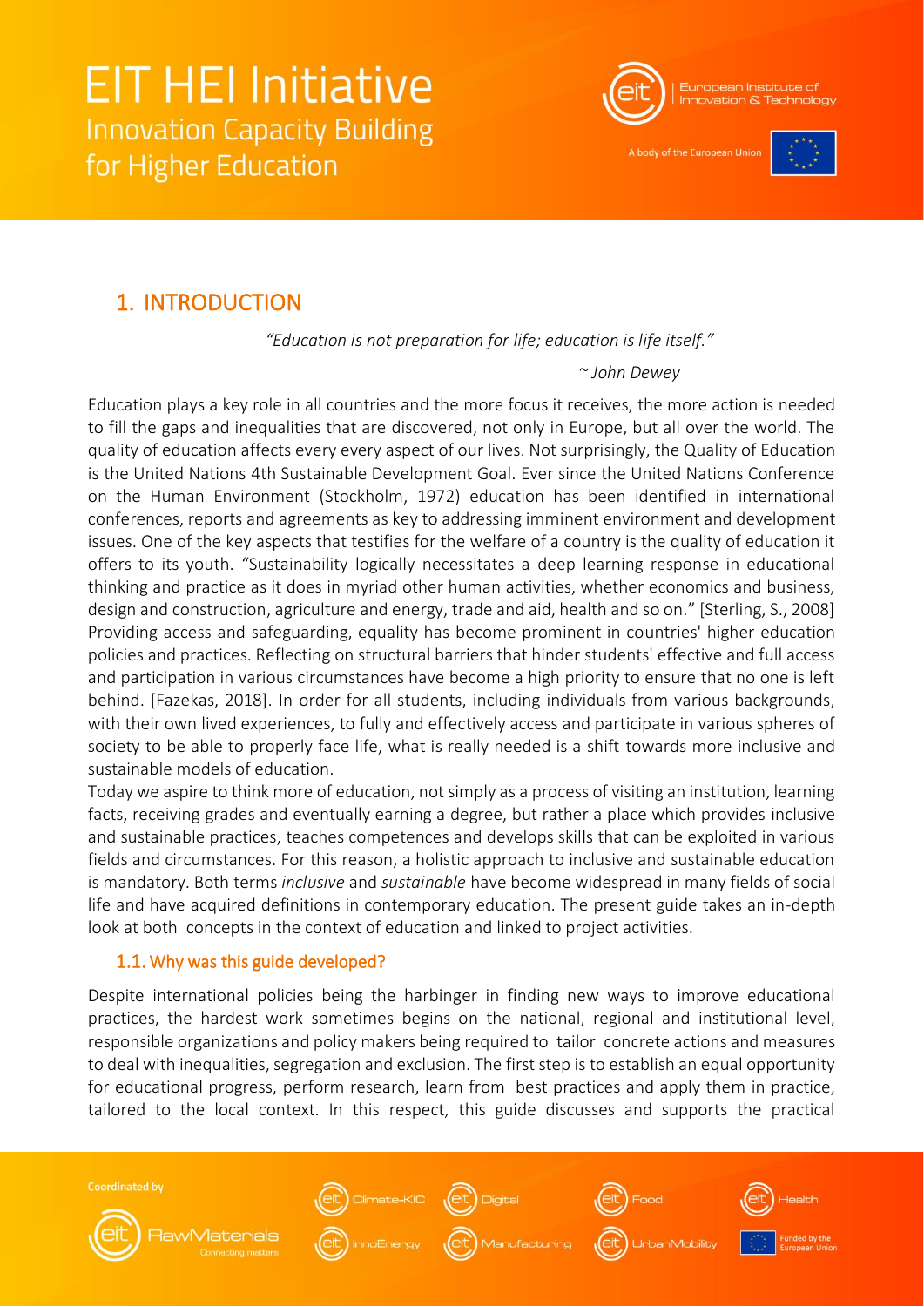

A body of the European Uni



implementation of inclusion and sustainability policies at EU and international level, at the same time supporting incorporation of the same aspects in all project activities, including sustainability skills included in the curriculum, that students can learn to make decisions and take action based on sustainable criteria.

The mission is the establishment of a sustainable educational system free from barriers and accessible to all people - no matter their gender, race, ethnicity, social status or disability, i.e. each person should be valued and engaged equally.

### <span id="page-2-0"></span>1.2. For whom is the guide intended?

The guide is intended for use by the InnoChange Project partners and key stakeholders such as teachers, instructors, and other educators, administrative staff, students, and community representatives.

### <span id="page-2-1"></span>1.3. What does the guide include?

The guide presents the main principles that need to be followed during all Project activities and core competencies and skills that involved have to possess to ensure inclusion and sustainability. For each principle, concrete recommendations (with explanations and specific actions) are provided.

In addition, the document delivers a brief overview of the key international and European policies closely related to sustainability and inclusion that can be regarded as the pillars of this guideline.

The guide relies on the previous experience and documents of Project partners connected to inclusion and sustainability. Existing practices were used as a basis for building the guidelines.

Additionally, the guide contains references for further references and readings – documents, books and papers – the wider explanation of the main concepts associated with inclusion and sustainability and examples of initiatives that are contributing to more inclusive and sustainable education systems in different parts of the world were also incorporated.

### <span id="page-2-2"></span>1.4. How was this guide developed?

The guide is based on research and the description of best practices prepared by partner institutions related to inclusion and sustainability. It was developed with the advice and support of a group of international experts from InnoChange Project Partner Institutions, including practitioners, researchers, teacher educators and curriculum developers. It relies on international and European strategic documents, with emphasis on: United Nations 17 Sustainable Development Goals, EIT Strategy 2021 – 2027, Union of Equality: Gender Equality Strategy 2020-2025 [European Commission, 2020], Curriculum Framework for the Sustainable Development Goals, A guide for ensuring inclusion and equity in education [United Nations, UNESCO, 2017] and European pillar of social rights.

**Coordinated by** ate-KIC (eit **RawMaterials**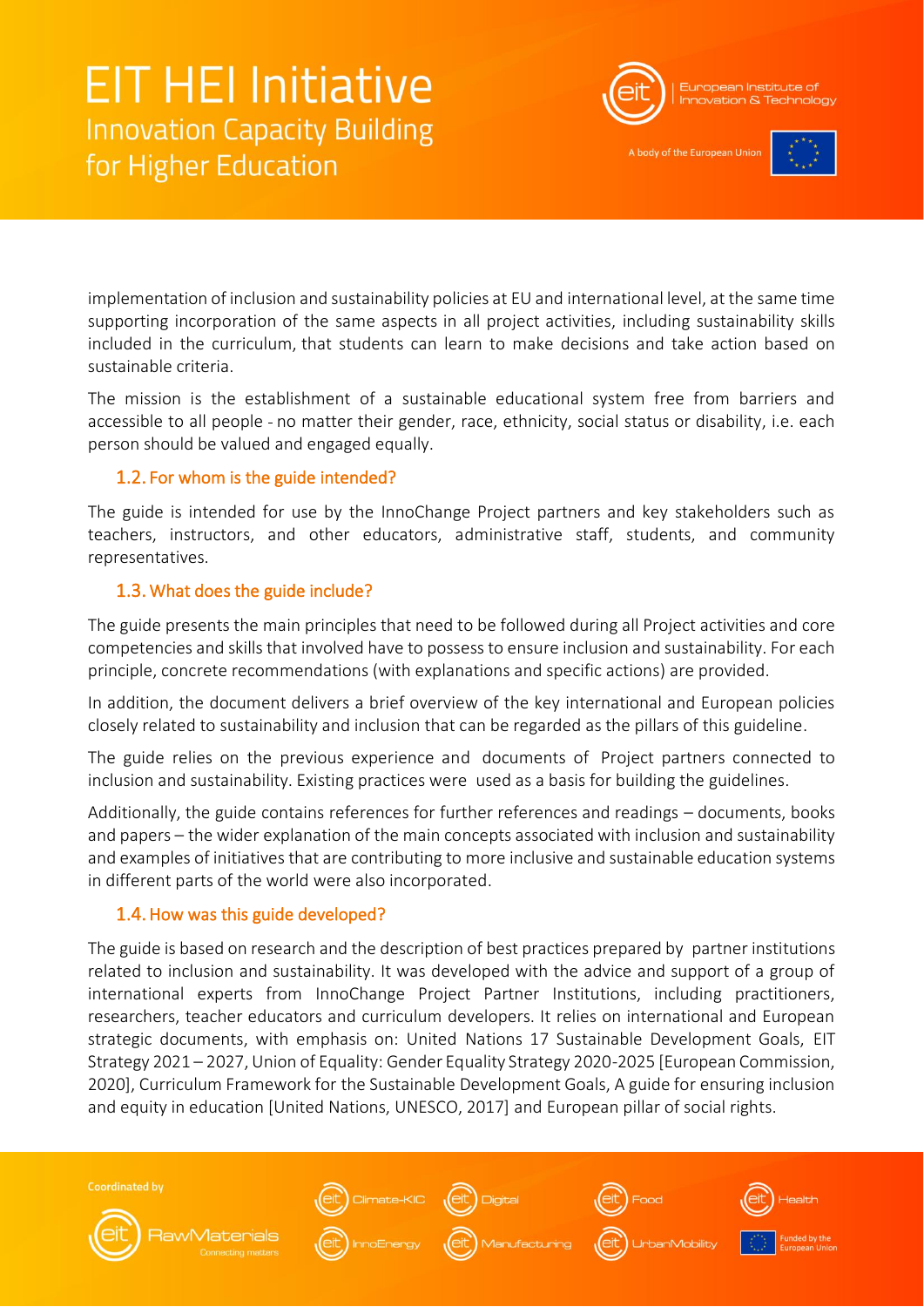

A body of the European Uni



### <span id="page-3-0"></span>1.5. Where can the guide be used?

This guide is relevant for all Project countries and partner institutions, as well as to any related educational institutions with vested interest in the domain of inclusive and sustainable education. While targeting improvements in formal education, it recognizes that education occurs in many contexts – in formal, non-formal and informal – and across one's whole lifetime and caters for each setting. The guide can either be used independently for supporting all Project activities or it can be incorporated into other policy review processes and tools to ensure equity, inclusion and sustainability.

### <span id="page-3-1"></span>1.6. What are the key topics?

#### Inclusive education

Educational environments today are gradually moving to more inclusively designed classroom experiences and spaces which aim to cater the needs and learning processes of all students to the greatest extent possible.

Inclusion is creating an environment where people feel both welcomed and a true sense of belonging, while at the same time their uniqueness is acknowledged and valued. Inclusion means having an approach that understands and encourages people to be different. An inclusive approach values, respects, and celebrates people's differences and equal value. It enables people to participate fully in any mainstream activity. Being inclusive means listening to each other and being open to change. [Todd, 2014; Fazekas, 2017] People's identities are shaped by the diversity of contexts which intersect within an individual's life. Intersectional identities of people should be valued, respected and celebrated for the richness and diversity they bring to society. [Fazekas, 2018, 17; Fazekas & Csalagovits, 2019, p.7-8]

In its essence inclusion is about belonging, not just being present. Best practices are achieved through scaffolding the instruction process, a type of functional instruction which is intentional, planned, and helps all parties become more successful and confident in the process.

Inclusion refers to the practice of acknowledging the uniqueness of each individual (talents, competencies) and at the same time making them feel welcomed and an intrinsic part of a team/organisation/group (sense of belonging). It requires a systematic change in structures, approaches, strategies to dismantle visible and invisible barriers existing in the environment. It means a shift in an organisational culture where different groups or individuals with diverse backgrounds, various circumstances, own lived experiences feel the sense of belonging, feel respected and valued, socially accepted, welcomed, and treated without discrimination. [Fazekas, 2018]

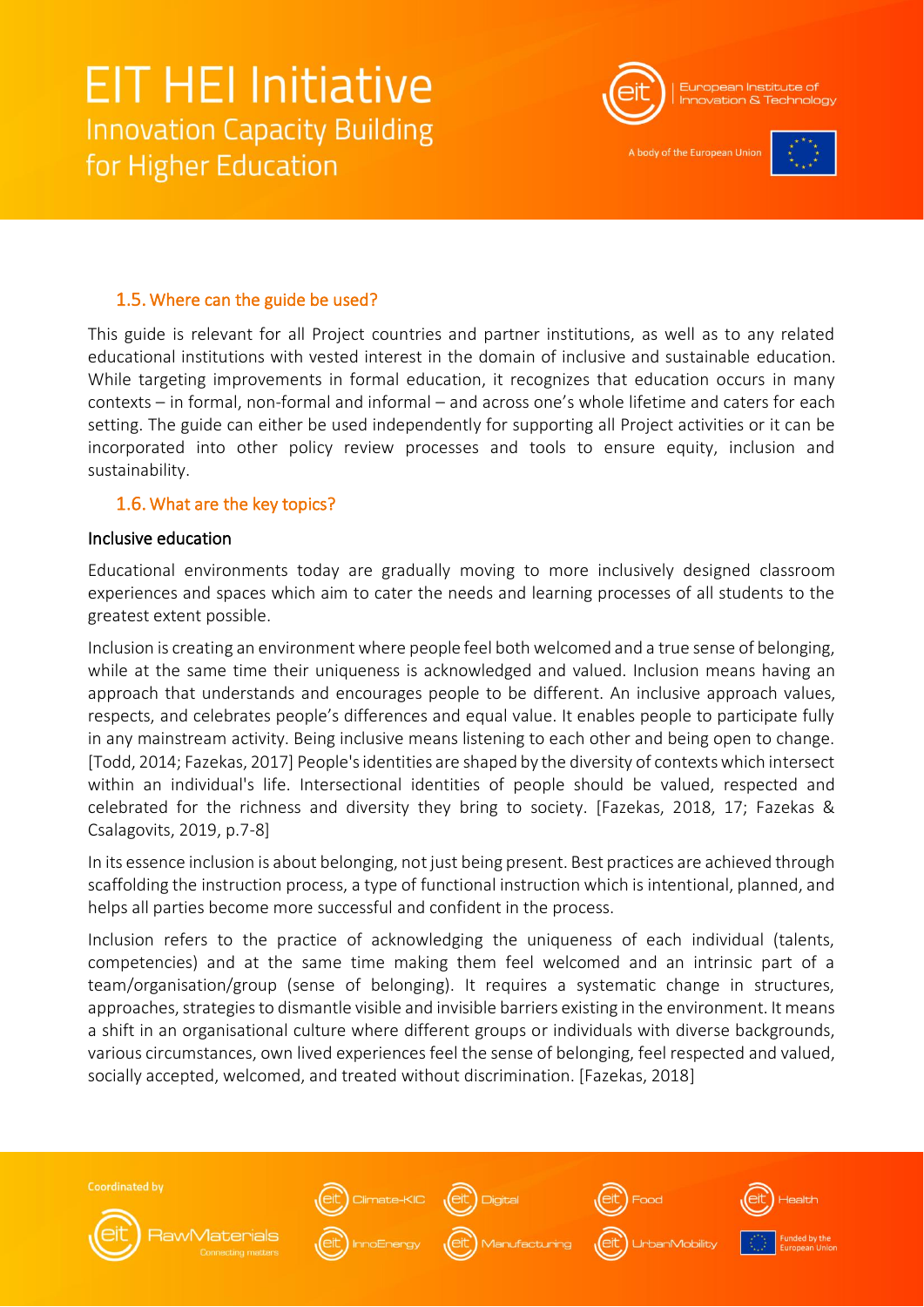

A body of the European Uni



The outcomes that inclusive education seeks are: membership, relationship and skills. Memberships are related to students and in which ways students interact within a group, at university, in the classroom, in the community and access and participation in education are supported by reducing structural barriers that hinder access and participation and support provisions are offered that participation. Relationships, on the other hand, are connected to how the students interact on a oneon-one basis, helping, receiving help, and solving conflicts. Skills by themselves do not help students accomplish great things, however, the skills put in practice, bring education into a more inclusive environment. In this relation, inclusive design, smart practices facilitate interaction, since everyone is supported, everyone is challenged and everyone benefits.

It is noteworthy to mention that many definitions of inclusion define the term through what it should not be. According to prior research, inclusive education should not practice exclusion, segregation and integration. Exclusion is when students are denied access to education, segregation is when students are provided education in a separate environment to their peers.

Integration is when individuals are in mainstream classrooms, but no adjustments are made, while teaching and assessments remain the same.

Integration and Inclusion are often used interchangeably; however, they are not the same. Integration is allowing individuals to access mainstream environments but not making adaptations to somebody's needs. Integration expects everyone to fit into the already existing environment. This approach does not help in the long term. Fazekas & Csalagovits, 2019, p.7]

Genuine inclusion happens when all students are educated in classrooms (or e-learning systems), alongside their peers with inclusive design of curriculum, instruction, assessment and the learning environment caters learning of the diverse student base [Fazekas, 2018]

### Sustainable education

Sustainable education or sustainable learning in education (SLE) is a fairly novel term with little research or agreement related to its definition, assessment, or application. SLE is an evolving "educational philosophy that refers to the curricula and methods of teaching and learning that provide individuals with the knowledge and know-how necessary for maintaining their learning in different circumstances (e.g., normalcy or crisis), during life transitions (e.g., from college to the labour market), and across different domains (e.g., math or literature)". The SLE teaching practices include open-mindedness, inquiry, recycling, renewal, and rebuilding in order to deal with the challenging surrounding environments. What is expected from the learner is to be "active and vigilant, mindful and aware of external and internal conditions as part of ongoing assessments of their social and material world, acting effectively to better themselves and others" [Ben-Eliyahu, A., 2021].

**Coordinated by** 











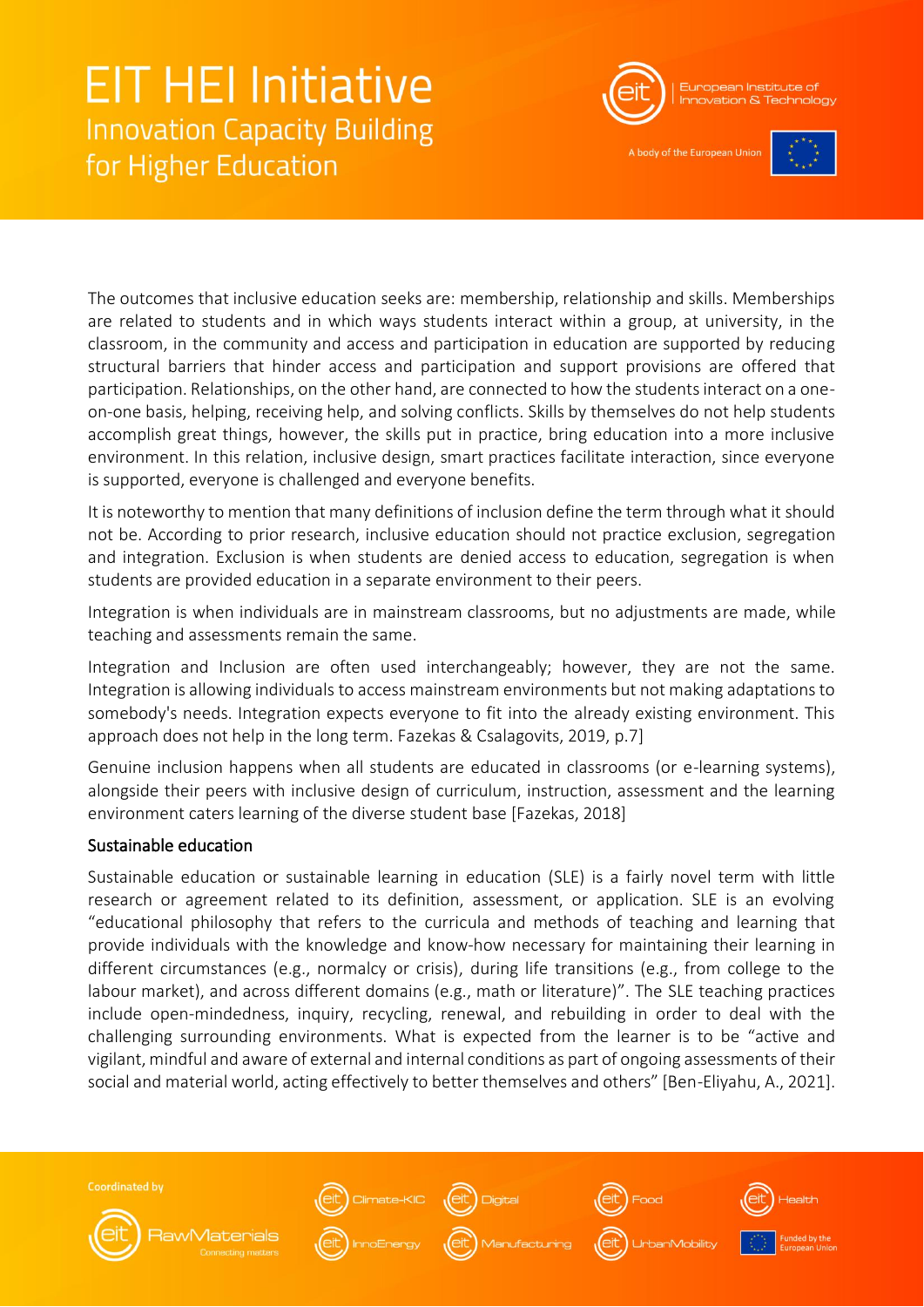

A body of the European Uni



These teaching approaches help instructors set out "proactive and intentional learning from the individual as part of collaborative learning".

Sustainable education is "a transformative paradigm which values, sustains and realizes human potential in relation to the need to attain and sustain social, economic and ecological well being, recognizing that they must be part of the same dynamic" [Sterling, S., 2001]. Sterling (2001) argues that there is a need for an "educational culture and practices" which will be suitable to fit "the volatile, densely interconnected, and dangerously vulnerable world" we live in.

For the future what is needed is an "anticipative education, recognizing the new conditions and discontinuities which face present generations, let alone future ones: the massive challenges of global warming, species extinction, economic vulnerability, social fragmentation and migration, endemic poverty, the end of cheap energy, and more positively, the rise of localism, participative democracy, green purchasing, ethical business, and efforts to achieve a low carbon economy."

In this sense, inclusive and sustainable teaching practices should be based on holistic methods which need to be carefully scaffolded in order to make education accessible and inclusive to all and durable in time. This guide aims at helping partner institutions adapt to the constantly challenging conditions of the present, as well as to apply flexible, successful, innovative and inclusive teaching and learning practices during the project implementation.

## <span id="page-5-0"></span>2. KEY POLICIES

### United Nations 17 Sustainable Development Goals

The UN general assembly was held in September 2015, with 193 countries unanimously adopting the Sustainable Development Goals (SDG), an assurance to end poverty, fight inequality and tackle climate change effects, as the most pressing social and environmental challenges we face. The 17 interconnected goals are a guide and serve as a blueprint for substance. The SDGs are an agenda to balance human prosperity while protecting the planet.

The 17 SDG built on the success of a previous 15-year plan, coming to an end in 2015, the Millennium Development Goals (MDG), which achieved equal primary education for boys and girls, and dropped HIV infections among other successes. The SDGs go beyond the MDGs and are the result of a process that took 3 years of intensive community consultation and engaged about 8 million people to discuss and frame out the issues that mattered the most to their communities and on the planet. They ended up with 17 goals, with 169 targets, 232 indicators, which are integrated and indivisible. The SDGs were designed for all sectors and require participation from all sectors. The SDGs require safeguarding policy coherence, inclusiveness in societies that supports full and effective access and

**Coordinated by RawMaterials**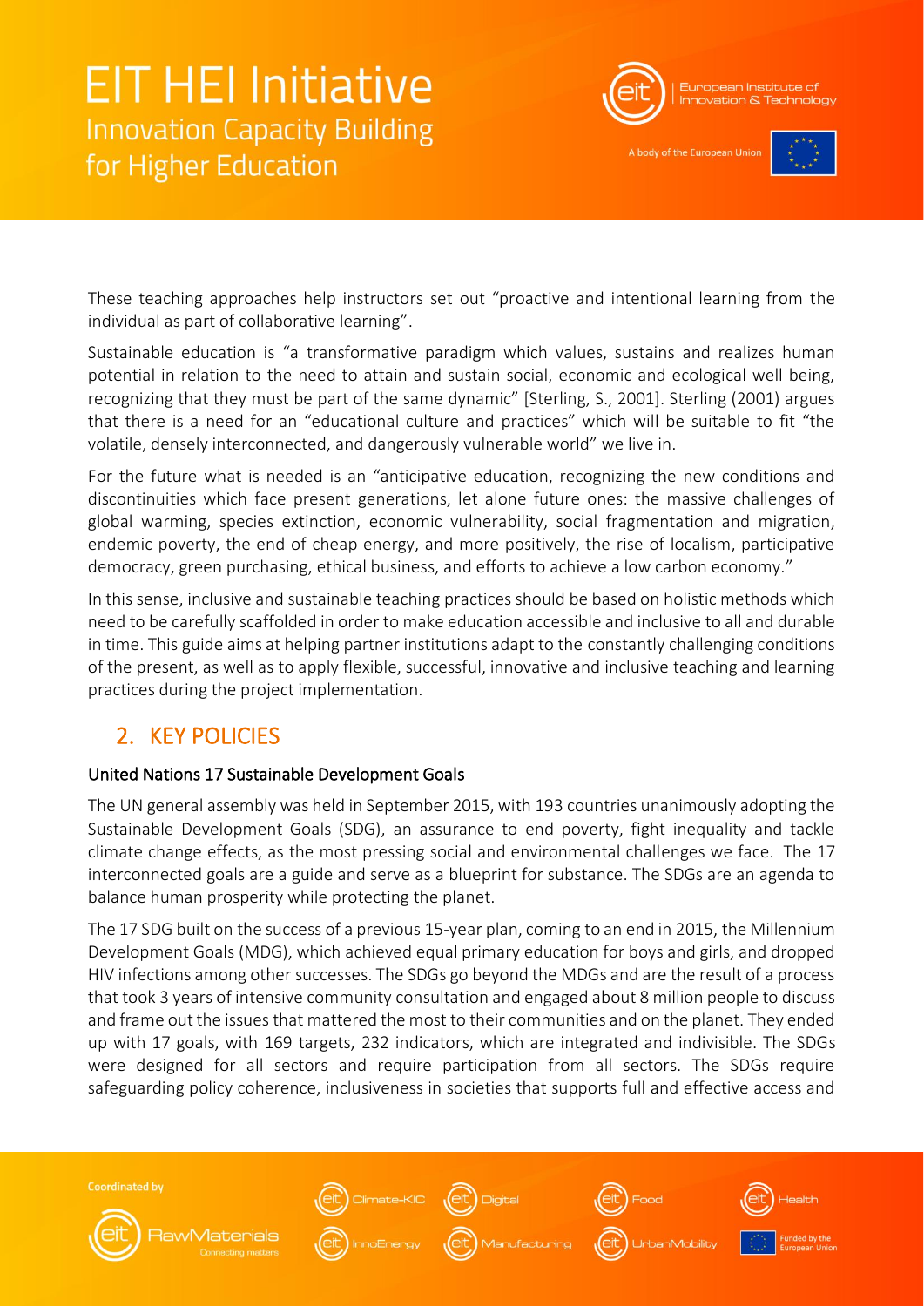

A body of the European Uni



participation of everyone, subpopulations, especially the poorest and the most vulnerable in order to achieve a long mission of no one left behind.

The SDGs are focused on a specific set of data, especially for individuals and social groups who are at risk of exclusion as mainstream data collection does not reflect the real situation. The SDGs are functional since they refer both to domestic and international issues. The SDGs are universal, meaning that the goals apply to all countries regardless of their development trajectories.

### EIT Strategy 2021 – 2027

On 29 January the European Parliament and Council reached a political agreement on the new The European Institute of Innovation and Technology (EIT) Strategy for 2021-2027. EIT now serves as an instrument that creates even more impact beyond the 8 existing Knowledge and Innovation Communities (KICs): climate change, digital transformation, energy, food, health, raw materials, urban mobility and added-value manufacturing e.g., the new strategy foresees a stronger importance of entrepreneurship and innovation. EIT's idea is to produce more talents and equip more people to become innovators, changemakers, researchers with the skills and mindset to unlock their potential. New innovation communities in cultural and creative industries are being developed. It will build on previous /already existing practices but the focus will be on where EIT brings concrete solutions out and has a broader geographical coverage to work in the direction of making the EU the global powerhouse for startups and to build a new pan European innovation ecosystem.

### A Union of Equality: Gender Equality Strategy 2020-2025, EUROPEAN COMMISSION, 2020

On 5 March 2020, the European Commission published "A Union of Equality: Gender Equality Strategy 2020-2025", as one of a series of EU initiatives and strategies concerning equality, diversity and inclusion that the Commission will adopt and enact as part of delivering on its headline ambitions "A stronger Europe in the world" and "A new push for European democracy".

Despite, the EU proving to be a global leader in gender equality and making significant progress in the past years, gender-based violence and stereotypes continue to persist: one in three women in the EU was subject to physical and/or sexual violence. To address this, the Gender Equality Strategy 2020-2025 of the European Commission presented its strategy for equality between women and men in Europe. The Strategy outlines how the Commission will deliver on the promise made by President von der Leyen about Europe providing the same opportunities for all that share the same aspirations. It presents actions for the next 5 years and aims to ensure that the Commission will include an equality perspective in all EU policy areas.

To bridge those gaps and allow Europe to reach its full potential the European Commission's proposed 2020-2025 Gender Equality Strategy aims at "achieving a gender equal Europe where gender-based violence, sex discrimination and structural inequality between women and men are a

**Coordinated by RawMaterials**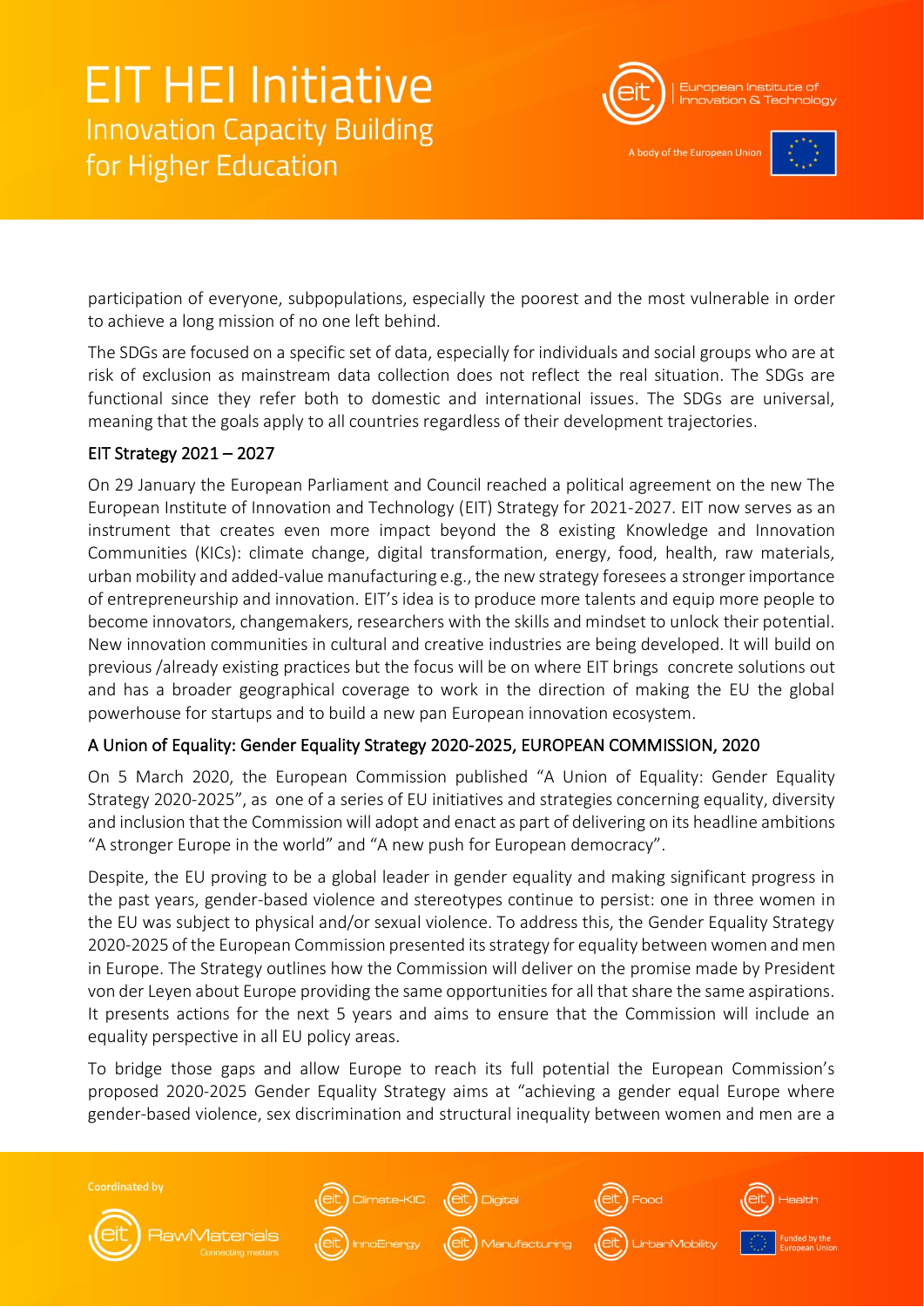

A body of the European Uni-



thing of the past. A Europe where women and men, girls and boys, in all their diversity, are equal." It is structured around six themes: Being free from violence and stereotypes; Thriving in a gender-equal economy; Leading equally throughout society; Gender mainstreaming and an intersectional perspective in EU policies; Funding actions to make progress in gender equality in the EU; and Addressing gender equality and women's empowerment across the world.

## <span id="page-7-0"></span>3. INSTITUTIONS INCLUSIVE AND SUSTAINABLE APPROACHES IN PARTNER

### Babeș-Bolyai University

As the oldest and best ranked university in Romania, Babeș-Bolyai University (BBU) is the only higher educational institution that besides Romanian, officially teaches in Hungarian and German, the languages of the two biggest national minority groups in the country. BBU strives to increase the quality of education as it places an emphasis on academic competitiveness and development of human and social capital based on inclusive and sustainable practices. The inclusive and sustainable principles based on which BBU conducts its activities, include a set of 5 documents related to the topic, as well as 4 specific approaches which have already been adopted by the institution.

The first document is the Charter of Babeș-Bolyai University (2014). Inclusion and equal chances are seen as one of the universal principles guiding the institutions' work. This document promotes proactive attitudes, as well as integration into diversity and globalization. The second document is the Strategic Plan of Babeș-Bolyai University (2020-2024), which foresees six main priorities: education, R&D&I, relationship with society at large, quality – competitiveness – excellence – ethics, human resources, administration and services. The third document is the Ethical code of BBU (2013), assuring the framework for a healthy dialogue between all faculty, staff and students. The fourth document is the University guide for non-discrimination (2019), which has the goal to tackle any form of discrimination and harassment, that can hinder equal chances to education for disadvantaged students. The last document, UBB Goes Green programme (2016), promotes sustainable development and environmental protection, outlining measures under four different pillars: 1) Webpage with green content, 2) Individual reporting e.g., participation at conferences, publications and research, 3) Administration, which foresees environmental measures, 4) Ecologic education and nature protection, which includes raising awareness about sustainable development and nature protection through brochures in 4 different languages.

The approaches that BBU is currently using aside from the already implemented practices include the development of further documents and guidance which is currently developing. The guide for gender equality is under finalization, together with concrete actions targeting training in this field. Other

**Coordinated by** 



**RawMaterials** 











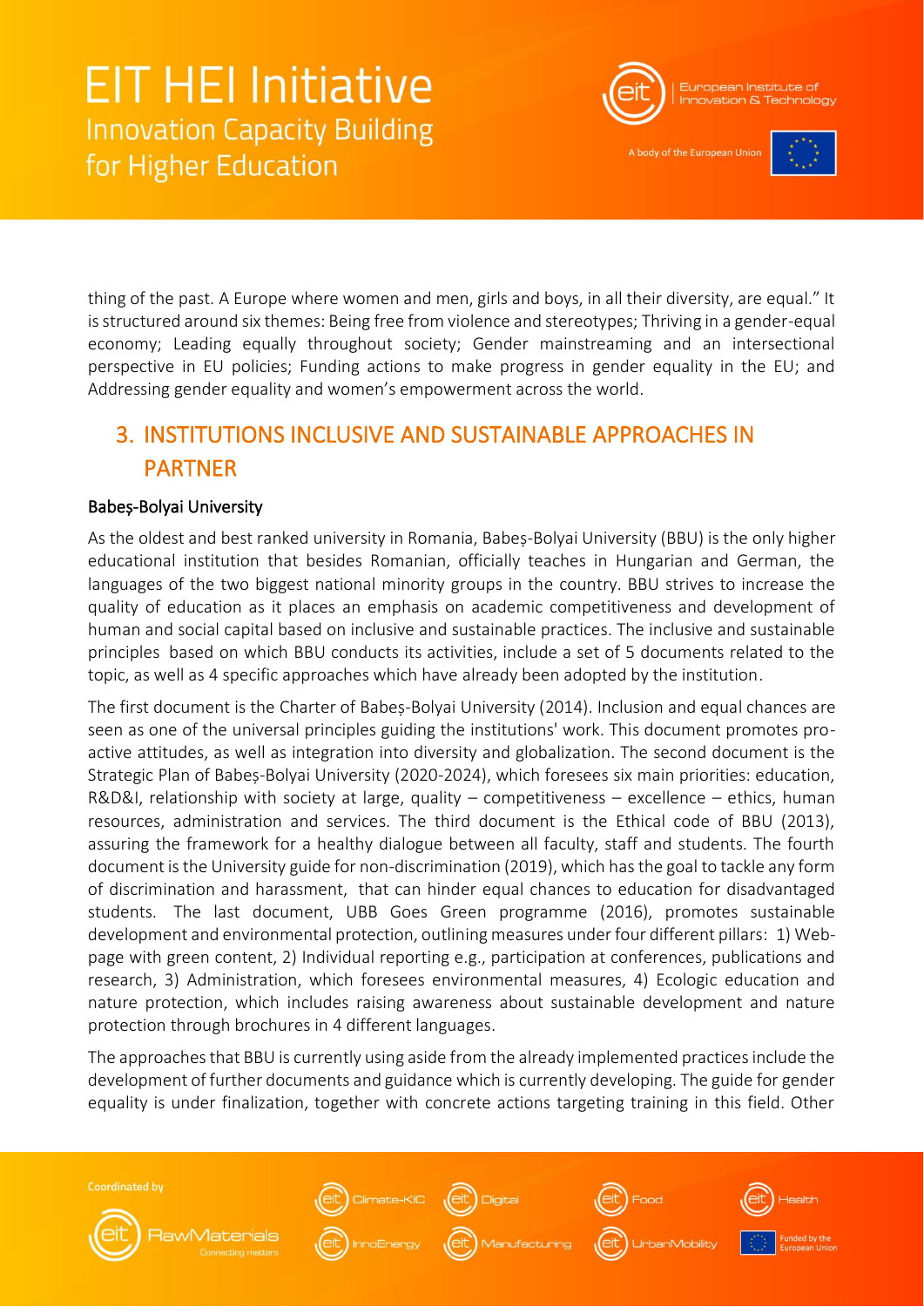

A body of the European Uni



measures applied aim to actively promote social inclusion/positive discrimination, which provides access to education for persons belonging to disadvantaged ethnic minority groups, for disabled and generally for economically disadvantaged.

BBU also established programmes to reduce the drop-out rate and provide support for first year students. In addition, regular events, as well as lectures and seminars are constantly held touching upon or specifically targeting inclusion and sustainability. The university also offers both BA and MA level courses for different specializations and transversal courses opened to all students that include the field of inclusion and sustainability. Connected to the UBB Goes Green programme, the university develops a yearly report analysing outcomes and suggesting specific actions for future. Including both inclusion and sustainability the report follows the lines of the recommendations of the European Commission and the United Nations, as well as with priorities of the National Sustainable Development Strategy, including proposed indicators.

The university's ongoing and past practices also include the implementation of projects financed by the EU or from the national budget. Some of the recently finalized or currently included projects - PROMIS, RE-ACT, InclusUBB2 and Student practice for sustainable development - aim at: developing research-based instruments to help students better understand social inclusion, strengthening the role of higher educational institutions within regional innovation ecosystems, stimulating disadvantaged students to continue their studies in higher education, as well as reducing the dropout rate and preparing students for the labour market.

### Pavol Jozef Šafárik University

Pavol Jozef Šafárik University (UPJS) has several university units (Lifelong Learning Centre & Project Support, Technology and Innovation Park, MEDIPARK, University Counselling Centre), which provide sustainable support for students and graduates of the university. It means that it has provided the opportunity to every student to start a career with the support of the university and so it is easy for students to start their research activities and be competitive in the entrepreneur field. The IT Academy for young people is an ongoing project at UPJS, which aims to create a model of education and train young people for the current and future needs of the knowledge society and the labor market with a focus on informatics and ICT.

### University of Plovdiv "Paisii Hilendarski"

**RawMaterials** 

**Coordinated by** 

The University of Plovdiv (PU) and respectively the PU project team has expertise in gender equality domain as it is currently a participant in a gender equality project under Horizon 2020 (No 824544, *SPEAR: Supporting and Implementing Plans for Gender Equality in Academia and Research*, 2019- 2022). PU has already had a *Gender Equality Plan* of the university, which works in the following areas: Designing and driving institutional change towards GE; Commitment of the university and sustainable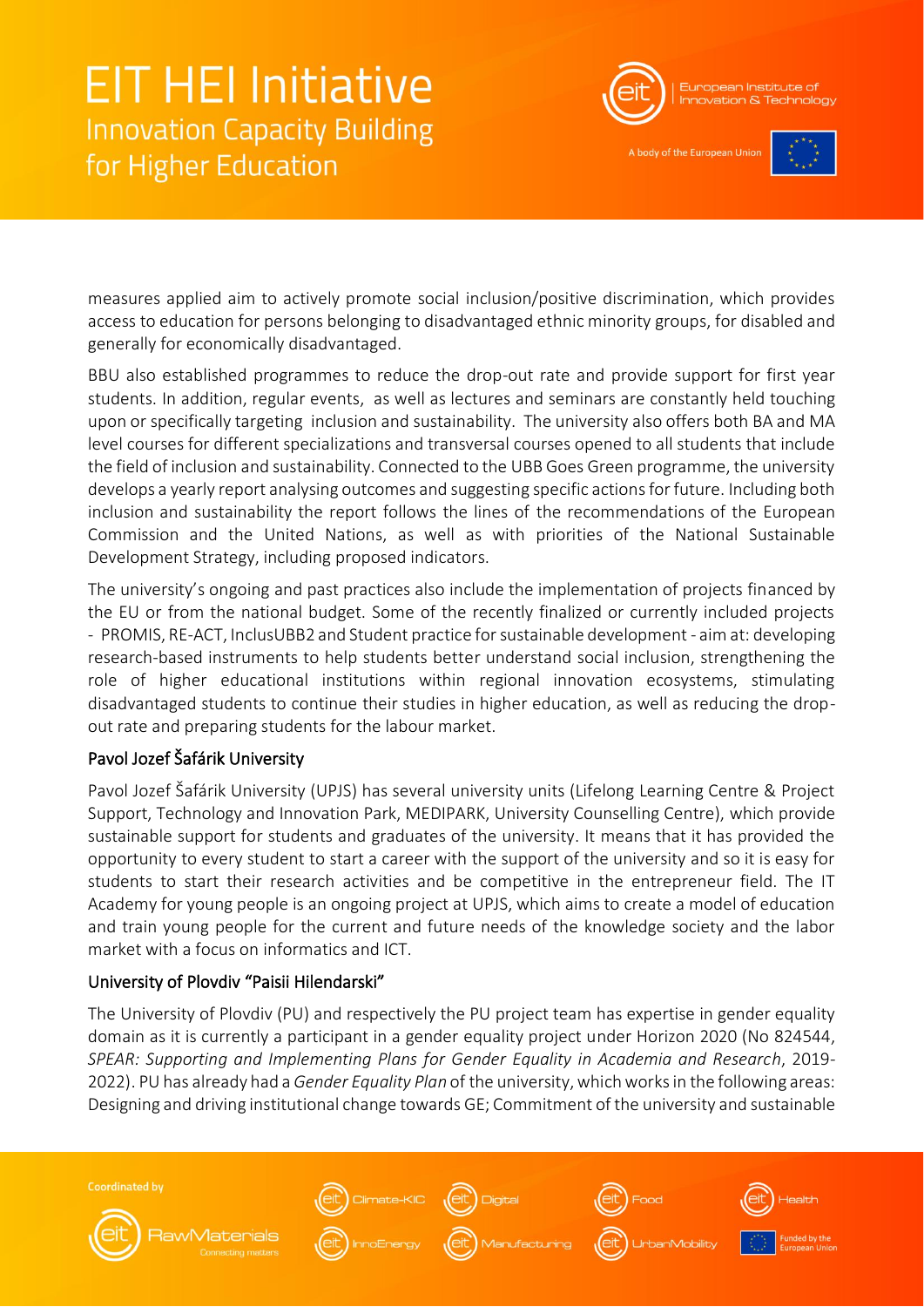

A body of the European Uni-



support towards GE; Building gender-capacity; Gender-sensitive culture at the university; Work-life balance and work or study conditions; and Gender dimension in research and education. The inclusion policy of the university is supported not only by the Gender Equality Plan but also by the *Code of Ethics*, which garantees equal treatment of academic and non-academic staff and students, without any form of discrimination.

In the sustainability domain, PU participates in ERASMUS+ project (No 2020-1-PT01-KA203-078646, *: Promoting Sustainability as a Fundamental Driver in Software Development Training and Education*, 2020-2023), together with ELTE, where education in sustainability is providing to the students and teachers at participating universities. PU will also be an organizer of the 2022 edition of the International Conference of *ICT for Sustainability*.

### Eötvös Loránd University

Within the Eötvös Loránd University (ELTE) with 32.00 students, the Faculty of Informatics educates over 3,000 students. ELTE is a member of important university networks as Coimbra Group, Universities from the Capitals of Europe, European University Association, Danube Rectors' Conference, Agence Universitaire de la Francophonie, Central Europe Leuven Strategic Alliance (CELSA), CENTRAL Strategic Network of the Humboldt University of Berlin, ELTE co-operates in Erasmus programmes; various CEEPUS networks, and coordinates the 3-time (2004, 2007, 2019) award-winning HU-0019 network. InnoChange consortium is rooted in this Central European Exchange Program for University Studies (CEEPUS) network and is a fruit of long-lasting strategic cooperation

Eötvös Loránd University actively fosters inclusion and sustainability through various of activities, university policies, bodies and projects out of which the European University Alliance Erasmus+ project CHARM-EU provides a joint master programme "Master's in Global Challenges for Sustainability" and also a toolkit in inclusivity showcasing e.g.. Hybrid Classroom Handbook, Inclusivity tips for CHARM-EU educators, Emerging Technologies Reader.

ELTE also participated in the Uni-ECO project aiming to raise awareness about sustainability on university campuses, and foster cooperation and actions among all the users of the campuses (students, academic and non-academic staff members). Summary of the report can be found here: https://uni-eco.umontpellier.fr/media/UNI-ECO\_Summary-Report\_FINAL\_web.pdf. The main commonalities of the five HEIs participating are waste management, water reduction, education and research. However, the renewal of energy management and the development of sustainable procurement processes are still awaiting further development at the participating universities. Sustainability perceived as a core element is included across the university from teacher training, trough special education but also in computer science (eg. Promoting Sustainability as a Fundamental Driver in Software Development Training and Education 2020-1-PT01-KA203-078646).



**Coordinated by** 

**RawMaterials** 









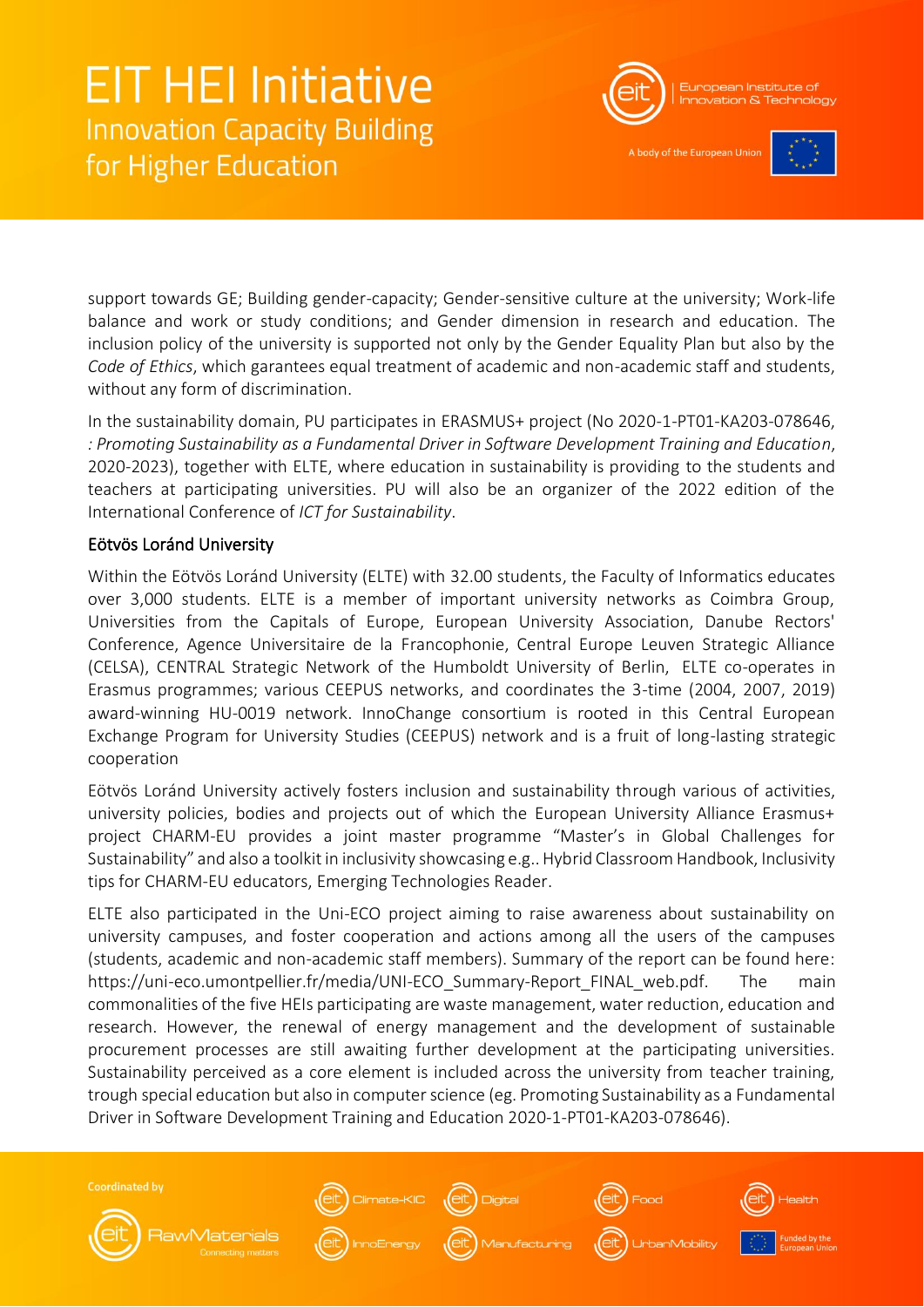

A body of the European Unio



## <span id="page-10-0"></span>4. GUIDELINES ON INCLUSION AND SUSTAINABILITY

### <span id="page-10-1"></span>4.1. Target groups

This guide is for all participants and stakeholders of the EIT HEI InnoChange Project: managers, educators, mentors, university teachers, students, PhD students, non-academic staff and others involved in Project implementation.

The guide has to navigate and support all participants in the variety of Project activities:

- Developing curriculum, training materials (incl. self-learning), demos and guidelines for different groups;
- Selecting students, teachers, non-academic staff and startup teams for trainings;
- Delivering self-learning materials, guidelines and demos;
- Conducting online and on site training for different groups;
- Mentoring different groups;
- Conducting online and on site meetings and events (workshops, hackathons, administrative meetings);
- Creating groups and communities (Entrepreneurship Community, etc.);
- Producing Project documents (Project handbook, case studies, impact reports, etc.);
- Establishing and maintaining Project repositories (SVN, Student Entrepreneurship Digital Hub, Digital Practitioners' Hub, etc.);
- Communicating in different environments and on site;
- Organizing and conducting dissemination campaigns/activities (social media campaigns, posters, papers, posts, videos, events' presentations, Rector's Conference, etc.);
- Promoting and ensuring lifelong learning opportunities on entrepreneurial and innovation;
- Ensuring societal embedding (and/ecosystem);
- Fostering sustainable innovation ecosystem;
- Developing entrepreneurial and innovation skills;
- Building entrepreneurial and innovation communities;
- Supporting the entrepreneurial transformation at partner institutions, etc.

### <span id="page-10-2"></span>4.2. Core competencies

The introduction and safeguarding of inclusion and sustainability depends critically on the commitment of all people [Curriculum Framework for Enabling the Sustainable Development Goals] with competencies understood to cover knowledge, skills, values and attitudes that build on individual capacity.

**Coordinated by** 



**RawMaterials** 









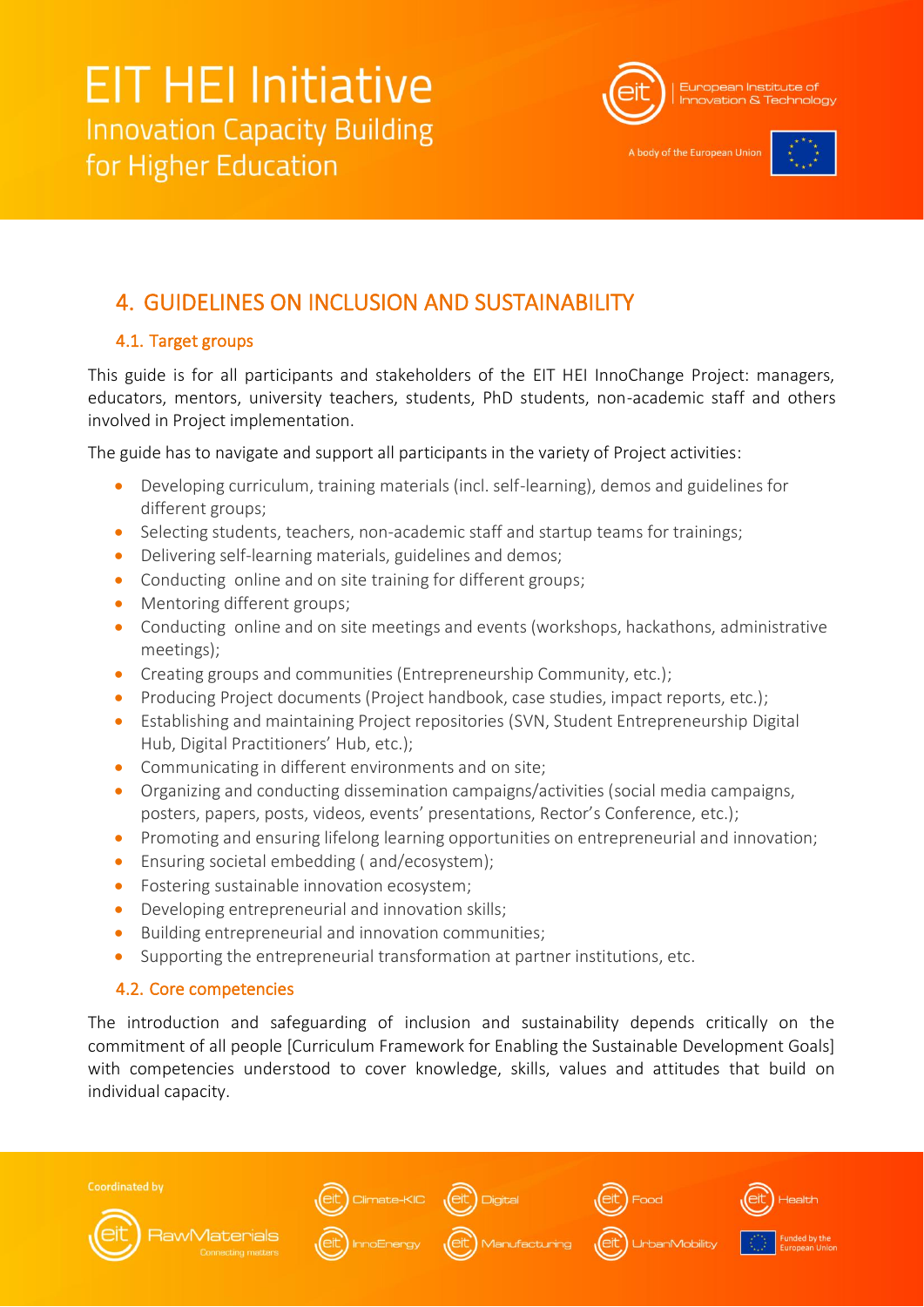

A body of the European Uni



The competencies, outlined in this document, can strengthen equality, tolerance and respect for all and enhance individual and collective responsibility, and, when included into curricula, can assist connection with the SDGs and envision a better future for all.

These competencies that individuals possess or should acquire are fundamental to staffing, recruiting, credentialing, personal advancement, workforce development, curriculum development and policy making.

Necessary competencies as outcomes from learning are: team building, communication, decision making, problem solving, sense of community, self-esteem, personal responsibility, empathy, moral development, ethics, values, resilience and improved inclination for educational achievement.

Alongside the learning outcomes, core competencies for achieving the SDGs are [Curriculum Framework for the Sustainable Development Goals]:

1. Envisioning – being able to imagine a better future. The premise is that when we know where we want to go, we will be better able to work out how to get there. The objective is to establish a link between long-term goals and immediate actions, and to motivate people to take action by harnessing their deep aspirations. Under this competency, key elements are:

- identifying relevance and meaning to the diversity of the individuals population people;
- exploring how to achieve change;
- offering direction and inspiration to take action;
- taking ownership of visions, processes and outcomes.

2. Critical thinking and reflection – learning to question our current belief systems, to reflect on unconscious and conscious biases, to reflect and question the structural barriers in society, and to recognize the assumptions underlying our knowledge, perspectives and opinions. Critical thinking helps people learn to examine economic, environmental, social and cultural structures in the context of sustainable development, and challenges people to examine and question the underlying assumptions that influence their world views by having them reflect on unsustainable practices. Critical thinking leads to confidence in addressing the dilemmas and challenges of sustainable development. It encompasses the knowledge, skills and processes associated with intellectual development. Under this competency, key elements are:

- developing the ability to participate in change;
- providing a new perspective;
- promoting alternative ways of thinking;
- creating metacognitive awareness.

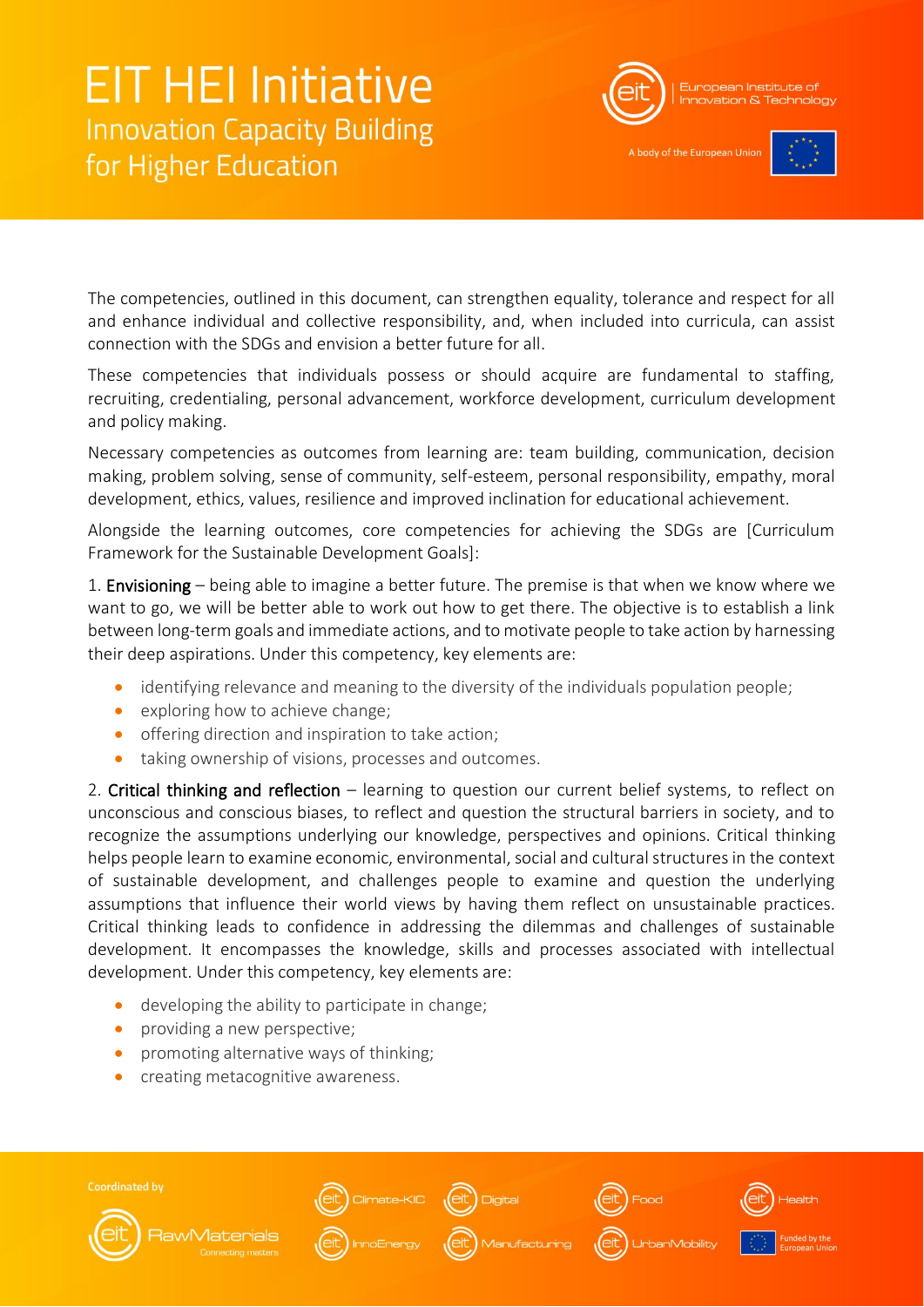

A body of the European Unio



3. Systemic thinking – acknowledging complexities and looking for links and synergies when trying to find solutions to problems and challenges. Systemic thinking helps us recognize that intersectional approach, that the whole is more than the sum of its parts, and it is a better way to understand and manage complex situations. Under this competency, key elements are:

- shifting the way of thinking from 'things' to wholes, and linking these to 'processes' and functions;
- understanding the nature of feedback and how feedback affects system behaviour;
- integrating decision-making and adaptive management techniques.

4. Building partnerships – promoting dialogue and negotiation, learning to work together, cocreation, so as to strengthen ownership of and commitment to sustainable action through education and learning. Under this competency, key elements are:

- building a shared vision among a diverse range of stakeholders;
- motivating and adding value to initiatives;
- communicating, imparting and exchanging information.

5. Participation in decision making – empowering oneself and others. This means being involved and involving all people, and meaningfully implementing nothing about us without us approach, especially those individuals and groups who are traditionally excluded in decision making processes in joint analysis, planning and control of local decisions. Under this competency, key elements are:

- practicing inclusive decision making and responsibility for outcomes;
- encompassing a greater sense of ownership of and commitment to responsible action;
- building capacity for self-reliance and self-organisation;
- empowering individuals to take action.

### <span id="page-12-0"></span>4.3. Guiding principles and recommendations

### 1. Equal opportunities and access to the education, training and lifelong learning

Everyone has the right to quality and inclusive education, training and life-long learning in order to maintain and acquire skills that enable them to participate fully in society and successfully manage transitions in the labour market.

1.1. Information provision about trainings - with accent to equal opportunities

All learners must be provided equal access to education and opportunities to enrich their knowledge and to develop their skills. Information provision about trainings (i.e. open calls) have to clearly state that training will provide equal opportunities for all and will accommodate





**RawMaterials** 









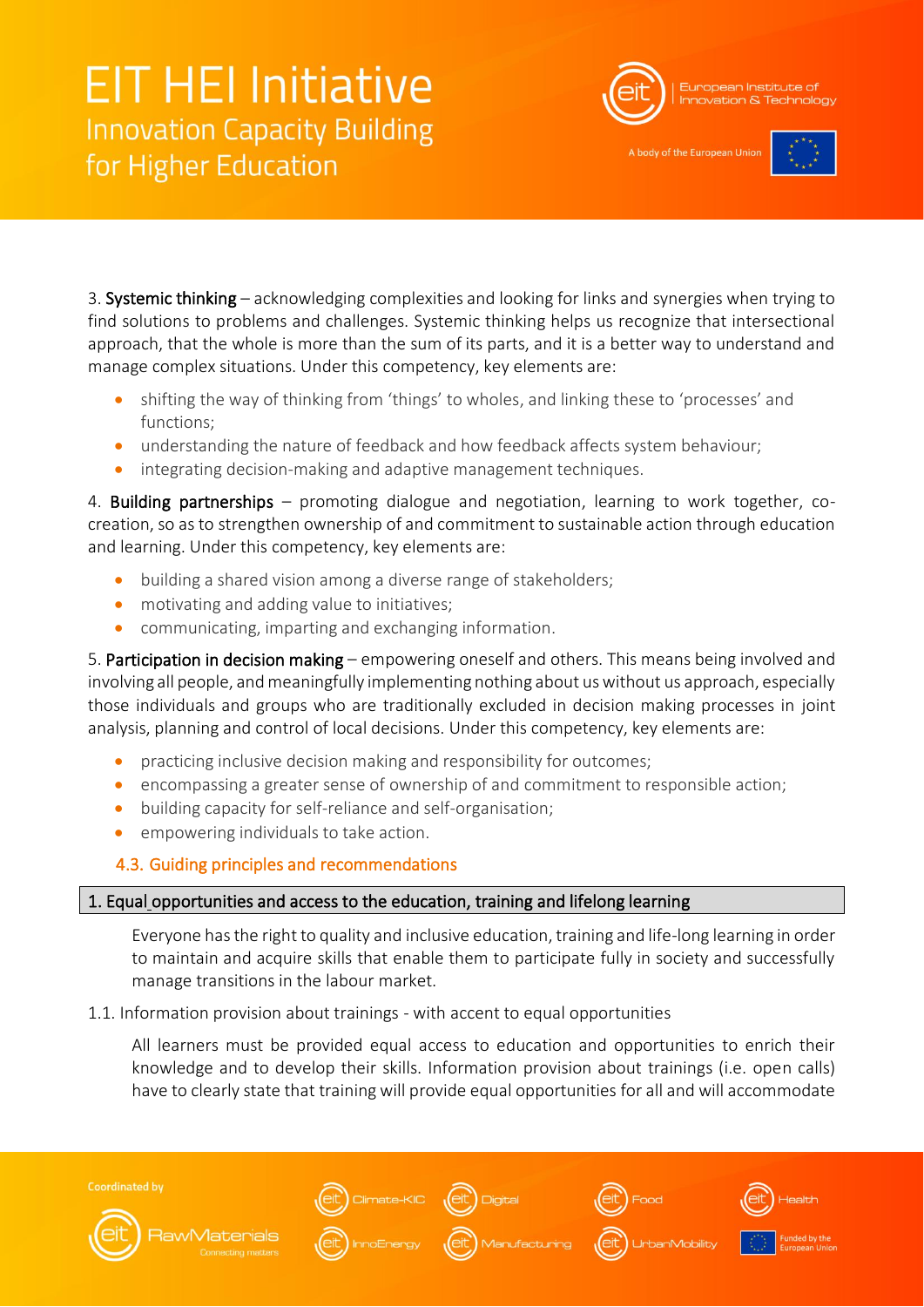

A body of the European Unio



the specific needs of individuals, ensuring that everyone's access and learning needs will be met.

### 1.2. Selecting learners/learning groups without any form of discrimination

Every learner has the right to equal education and training, regardless of gender, race, nationality, ethnicity, human genome, nationality, origin, religion, education, beliefs, political affiliation, personal or social status, disability, age, sexual orientation, marital status, property status or any other characteristics, established by law or in an international treaty, signed by partners' countries. Selection procedures must be conducted without any form of discrimination and include inclusion measures by all partners achieving both reducing barriers to access and addressing disadvantage, as well as for the programme to reflect the diversity of Europe's populations. The inclusion measure processes should thus reflect both these considerations.

### 1.3. Ensuring equal training opportunities for all learners from all partner institutions

The design of the training should be inclusive from the beginning (preventive approach) rather than retrospective (fixing the environment afterwards) (Fazekas, 2018). The inclusive design ensures that individuals with various backgrounds, life circumstances access and participate in the programme. Access to and participation in education in an inclusive manner based on the principles of fairness in distributing resources, opportunities, treatment, and success for every student. During the project inclusion by design is aimed and learners will be provided as well with adequate support provisions to access and participate effectively in the training session. Providing inclusive teaching and learning environments, mentoring and access to learning materials and demos, will benefit all.

### 2. Gender equality

Equality of treatment and opportunities between women and men must be ensured and fostered in all areas, including access and participation in different forms of education. Women and men have the right to equal pay for work of equal value, that is why education must safeguard equal opportunities for women and men in the labour market, terms and conditions of employment and career progression.

### 2.1. Development of **inclusive curricula** with specific attention to gender

Development of a holistic inclusive curriculum that has a specific attention to gender means changing the way we provide and engage in learning. The proposed curricula should avoid and also reflect on conscious and unconscious bias and include diverse representations of all

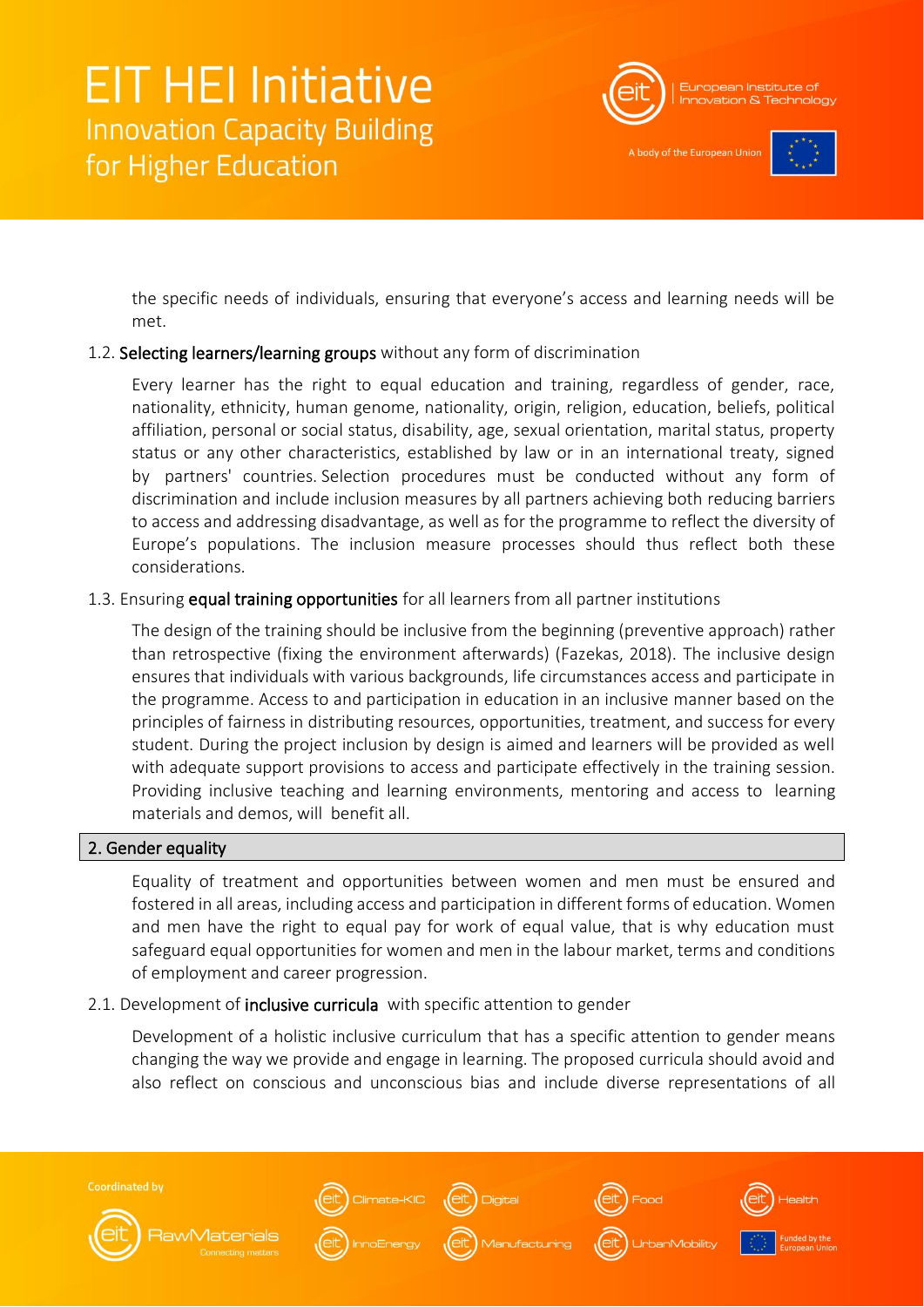

A body of the European Unio



people, history, and events. A holistic gender inclusion statement has to be included or mainstreamed in the syllabus.

#### 2.2. Implementing inclusive teaching practices with specific attention to gender

These include creation of an inclusive teaching and learning environment with a specific focus on gender-neutral practices, in which teachers and learners are implementing, using inclusive language that respects diversity of the population, including avoiding gender stereotyping and aiming to ensure that all learners are appreciated, respected and treated equally.

Teachers have to ensure and facilitate that power of group dynamics are smoothen, and group roles are equally distributed among all individuals, especially focusing on gender. It is important to create welcoming and safe spaces for all individuals and check (ask them instead of making assumptions) with individuals how they experience their access and participation in the settings and develop their skills with technology and other equipment.

Teachers have to design inclusive learning experiences to embrace context and problemsolving, create an environment that fosters curiosity, make learning projects relevant and meaningful and incorporate various learning strategies and opportunities for creativity.

They have to connect learning to careers and role models, and provide opportunities for social learning and collaboration.

Educators have to provide choices and creative opportunities for multiple means of representation, and to demonstrate understanding since engaging with creative problemsolving also encourages students to embrace failure as part of the learning process, thus, building resilience. They have to encourage and empower an expanding mindset as opposed to natural talent or ability.

Teachers have to use inclusive language that is respectful for all.

### 2.3. Selecting diverse learning groups, with a specific focus to gender

In the selection procedures, trainers must provide opportunities for diverse, meaningful and equal participation of everyone, reflecting on and taking into account aspects of gender.

### 2.4. Usage of inclusive language, with a specific focus to gender in all project activities and documents

Applying inclusive language to all, especially safeguarding gender equality in all types of communications is implemented. The usage of respectful language is discussed with the individuals (rather than assuming what is politically correct) in the given circumstances and educational setting. It is essential to embrace the diversity of gender, especially when it comes

**Coordinated by** ate-KIC (eit) Digital **RawMaterials** UrbanMobility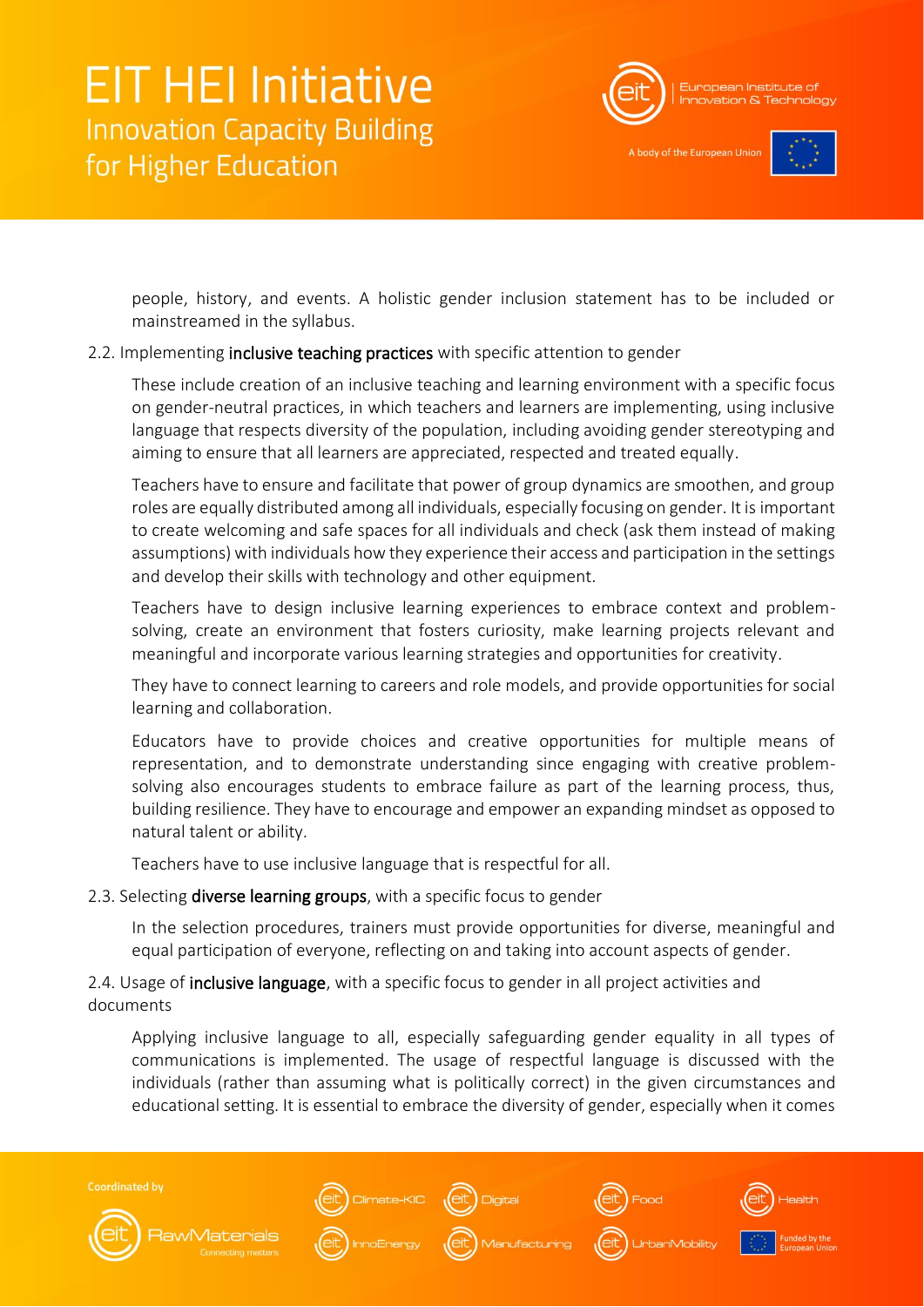

A body of the European Uni-



to those who do not identify themselves in the binary settings. Inclusive language should be addressed for all individuals - language should reflect inclusion, diversity and should respect people and treat them in their dignity. In English, this includes use of nouns that are not genderspecific to refer to roles or professions, such as chairperson, instead of chairman, or using they or them in documents and also be inclusive with announcements, such as Dear Participants, instead of Dear Ladies and Gentlemen. It can be achieved with usage of gender-neutral language [GENDER-NEUTRAL LANGUAGE in the European Parliament], which is not genderspecific and considers people in general, with no reference to women or men (for example: people or pronoun "they").

### 2.5. Addressing the gender gap in STEM

The gap in the fields of STEM is a globally discussed issue (for the EU only 41% are women in these fields). During the learning process, as well as in the learning materials, positive female role models in STEM-related careers should be exposed.

### 2.6. Developing an understanding of equality and diversity with a specific focus to gender

Awareness raising is very important for tackling inequalities (even hidden ones) and for introducing and mainstreaming equality, especially gender equality. Gender equality should be addressed throughout the design, delivery, and monitoring phases of the project. The first aspect of that is to scan all project documents and especially its communication materials and project websites with an inclusive "glasses", and it can be supported by an inclusivity checklist, especially with focus on gender equality.

### 3. Equal treatment

Regardless of gender, racial or ethnic origin, religion or belief, disability, age or sexual orientation, everyone should have the right to equal treatment and opportunities regarding employment, social protection, education, and access to available goods and services.

### 3.1. Providing equal treatment to all in each project activity

Reducing inequality in all aspects and in all levels is one of UN SDGs. From the project point of view, all learners, teachers and participants in activities and events should be treated equally. Equal opportunities of under-represented groups with various backgrounds, lived experiences should be safeguarded.

### 3.2. Being free from stereotypes

All individuals should be empowered to freely express their ideas and emotions, especially those who are underrepresented or experiencing any form of oppression in society such as

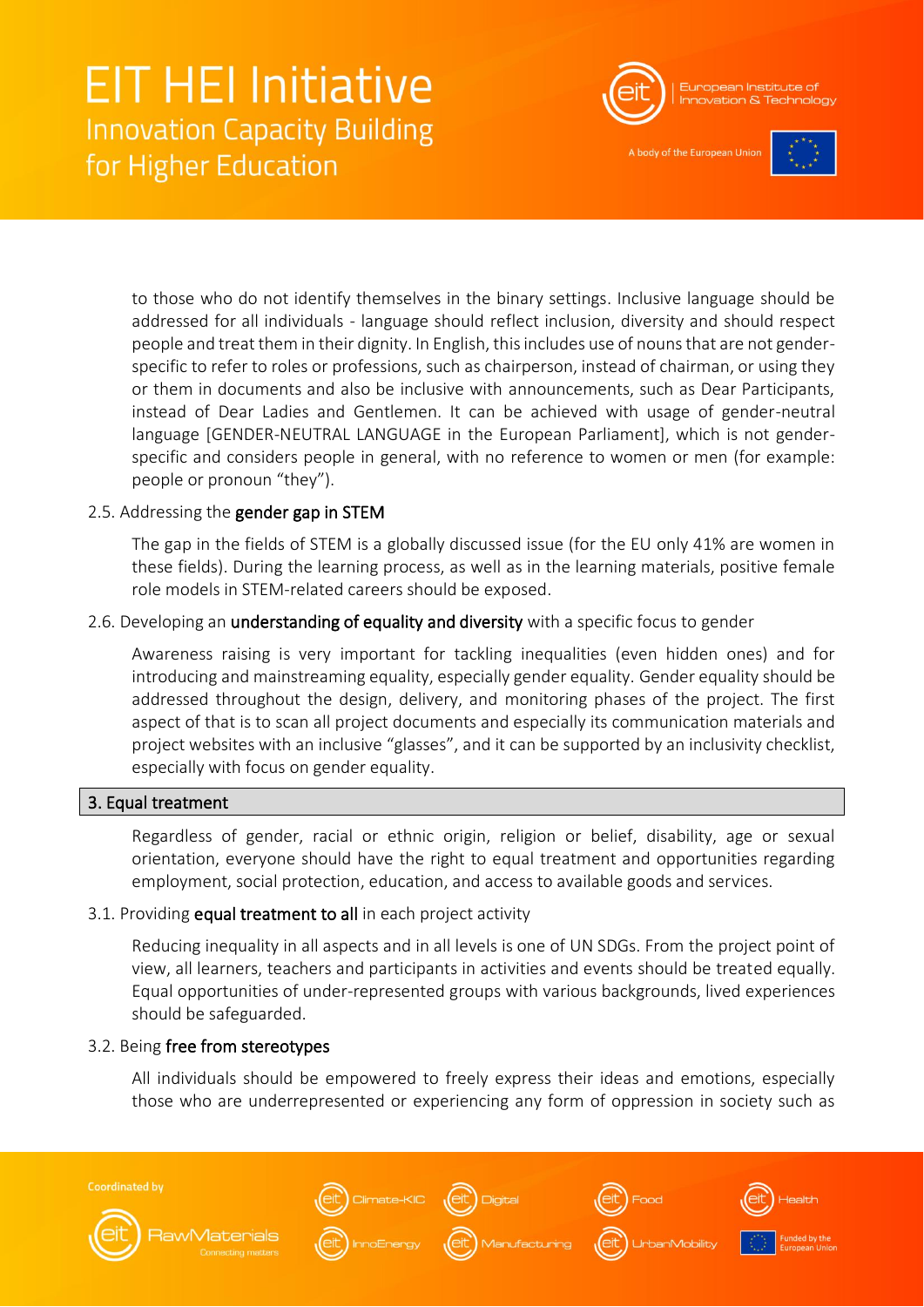

A body of the European Unio



based on gender and pursue their chosen educational and professional paths without the constraints of stereotypical gender norms. Involvement in project activities should be based only on objectivity regarding personal competences (for project work) and non-discriminatory selection (for training activities), which have nothing to do with any stereotypes, especially gender stereotypes. Interpersonal relationships during project implementation should also reflect on and exclude any stereotypical attitudes, especially any gender stereotypical attitudes.

### 3.4. Being free from violence

Everyone should feel a sense of belonging, and feel safe in any forms of (physical, or online) settings, whether it is education, workplaces, and in public spaces. Project partners must create welcoming and safe(r) spaces to individuals and follow this principle during all project design, delivery of activities and monitoring avoiding any form of violence (verbal, physical and psychological, incl. sexual harassment).

#### 3.3. Developing an understanding of equality

Developing an understanding is crucial for tackling inequalities and for mainstreaming equality and inclusion in different spheres of project activities. All project documents (incl. communication materials) must clearly reflect the commitment towards equality and inclusion of partners, participants and stakeholders.

### 3.4. Ensuring wellbeing and fair learning and working conditions

Maintaining a healthy work environment is essential in the modern stressed society. People strive to keep a work-life balance, which refers to the level of prioritisation between personal and professional activities in an individual's life and the level to which activities related to their job are present in the home. Project activities should promote mental health and wellbeing measures and actions for all individuals and not violate work-life balance of the involved learners, academic and non-academic staff (flexible working arrangements, self-learning opportunities, etc.).

The other important aspects are ensuring the well-adapted work/learning environment and data protection. People have the right to a working environment that caters to their professional and learning strategies, and needs, which enables their participation in the labour market, as well as allows them the right to have their personal data protected in the employment context. Project management has to ensure a suitable work/learning environment and personal data of sensitive information protection for all participants.

### 4. Education for sustainable development

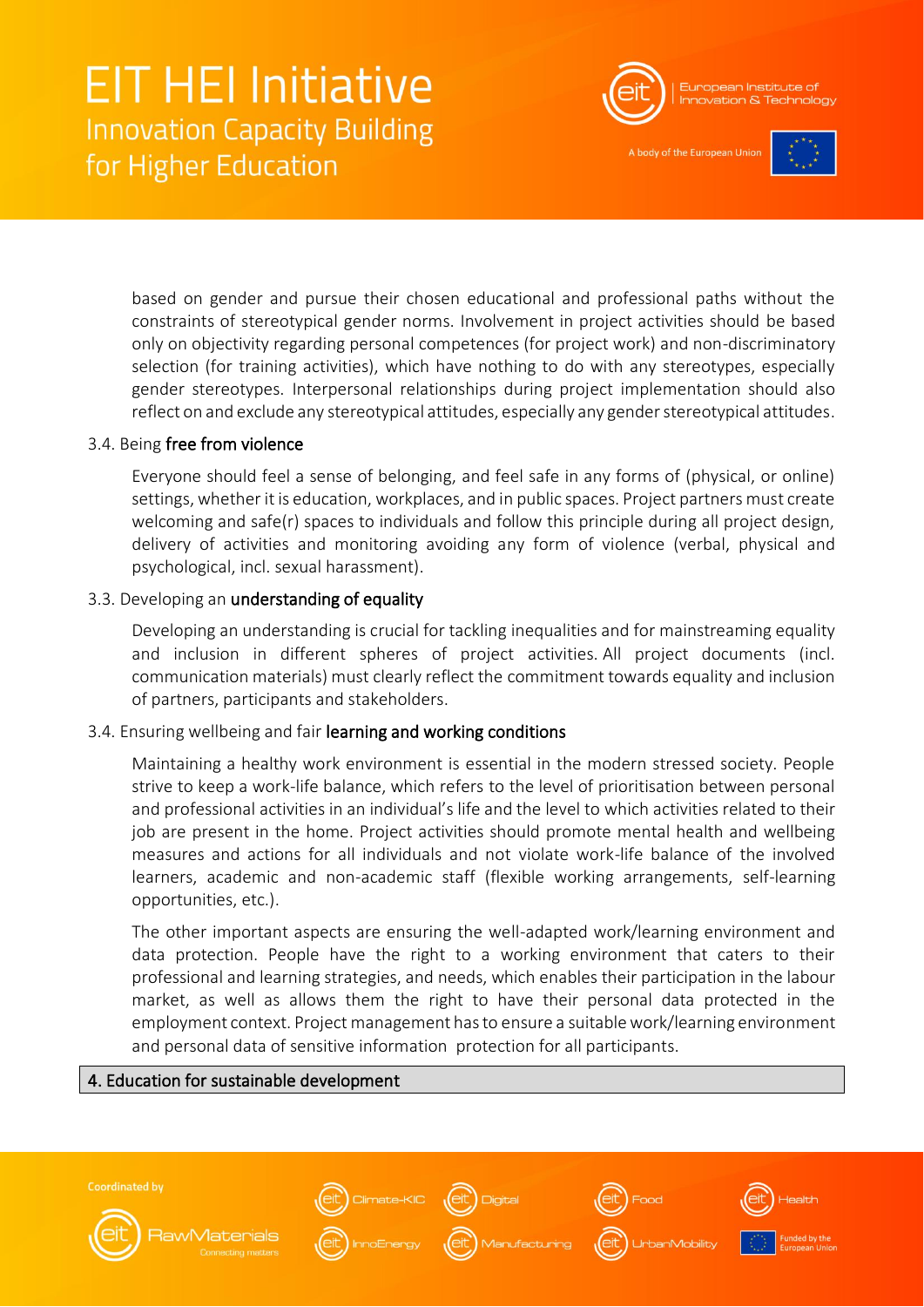

A body of the European Unio



Education for Sustainability is a learning process which is relevant to people, communities and organisations. Its ambition is to engage learners in thinking critically and creatively about the future as well as in considering the systemic changes that are needed to improve quality of life across the globe. The terms Education for Sustainability and Education for Sustainable Development are often used interchangeably. The concept of sustainability focuses on achieving human wellbeing and quality of life, pursued through the maintenance, care and equitable use of natural and cultural resources.

### 4.1. Stimulating critical thinking and reflection

Education for sustainability values the capacity of individuals and groups to reflect on personal experiences and world views and to challenge accepted ways of interpreting and engaging with the world. The project educators should encourage learners' critical thinking and reflection connected to their interpretation from a sustainable point of view on all learning topics.

### 4.2. Promoting transformation and change

Education for sustainability is not simply about providing information but involves equipping people with the knowledge, skills, and attitudes capacity and motivation to plan and manage change towards inclusive sustainability within an organisation, industry or community. Persons involved in teaching activities should aim to develop specific skills of learners that give them the ability to continue sustainable changes at all levels in society.

### 4.3. Providing education for all and lifelong learning

Education for sustainability is driven by a broad understanding of education and learning that includes people of all ages and backgrounds, life circumstances and at all stages of life and takes place within all possible learning spaces, formal and informal, in schools, workplaces, homes and communities. Project activities and outcomes should be strongly oriented to establishing lifelong learning opportunities after the end of the project and fostering the communities created during the project. Such groups can provide a framework and a network for informal education in the long run.

### 4.4. Fostering complex systems thinking

Education for sustainability aims to equip people to understand connections between environmental, economic, social and political systems and subsystems. Training should emphasize these relationships, leading to possible sustainable changes in both positive and negative aspects.

### 4.5. Provoking envisioning a better future

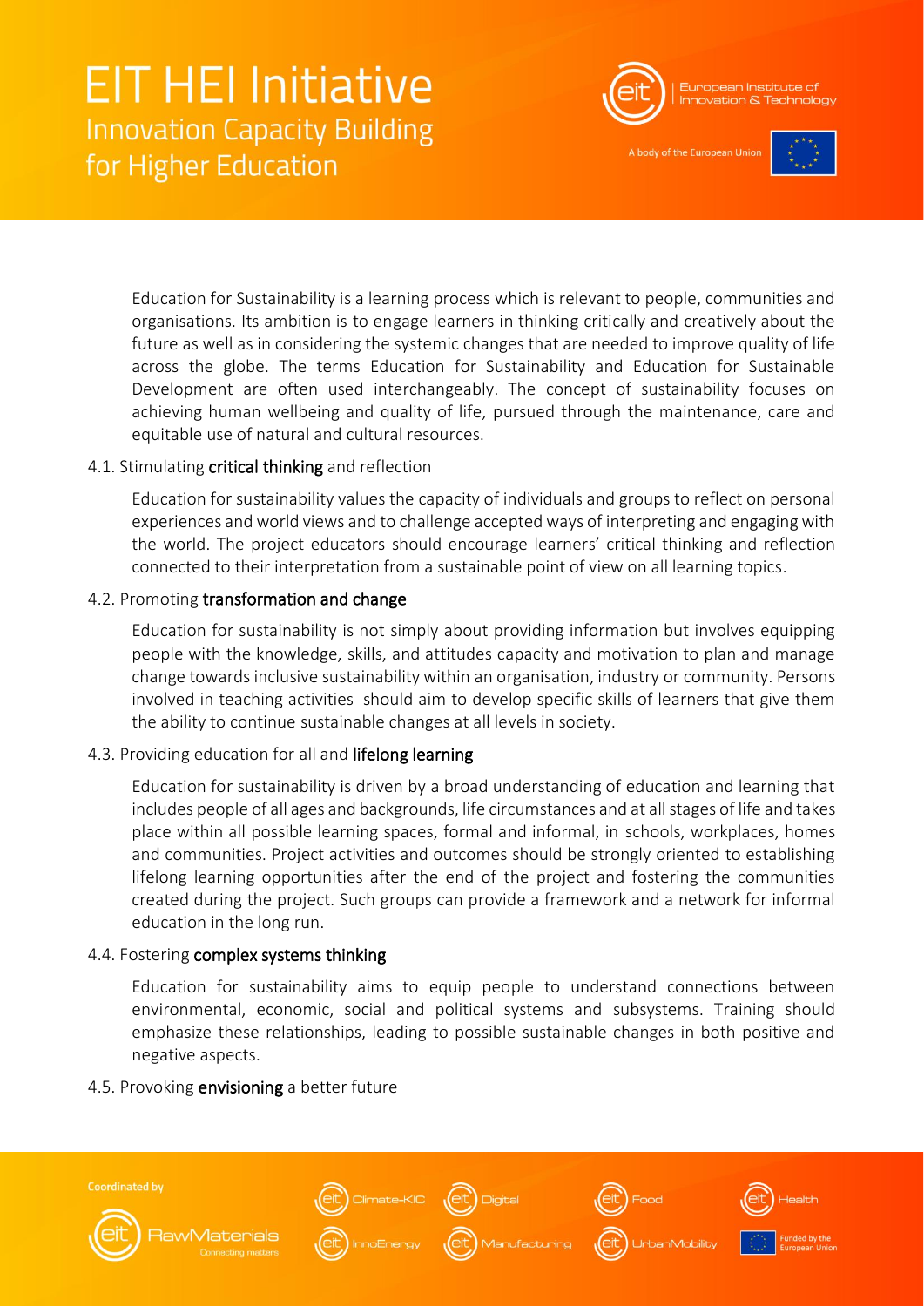

A body of the European Unio



Education for sustainability engages people in developing a shared vision for a sustainable future. Sustainable future topics should be discussed with every stakeholder, also following "Nothing about us without us" during the training sessions organized within the project.

#### 4.6. Ensuring participation

Education for sustainability recognises participation as critical for engaging groups and individuals in sustainability. A crucial approach, such as inclusive approach the training sessions should and active and participatory forms of learning (as discussions and collaborative work), as a way of the active engagement of all learners.

### 4.7 Creating partnerships for change

Education for sustainability focuses on the use of genuine partnerships to build networks and relationships, and improve communication between different sectors of society. Including learners with various backgrounds and from different university subject domains in the training groups will convince them of the power of intersubject opportunities in the driven sustainable change in the society.

#### 5. Sustainable innovation ecosystem

Innovation ecosystem is an intertwined network of multi-layer relationships between quadruple helix actors engaged in the innovation system. Through the engagement and interaction of knowledge explorers and exploiters relevant knowledge and creativity flow through a framework of sustainable, socially and environmentally sensitive value co-creation and innovation. These complex relations between players aim to enable technology development and innovation with an open mindset and promote the responsible and inclusive exploitation of resources.

#### 5.1. Supporting economic sustainability

Economic sustainability refers to practices that support the long-term economic development of a company or nation while also protecting environmental, social, and cultural elements. Project training sessions have to teach all different groups of trainees on economic sustainable practices that reflect on and include that no one is left behind and to support innovation and entrepreneurship closely related to or using such kinds of practices.

#### 5.2. Supporting social sustainability

Social sustainability [Social Sustainability] occurs when the formal and informal processes; systems; structures; and relationships actively support the capacity of current and future generations to create healthy and livable communities. Socially sustainable communities are

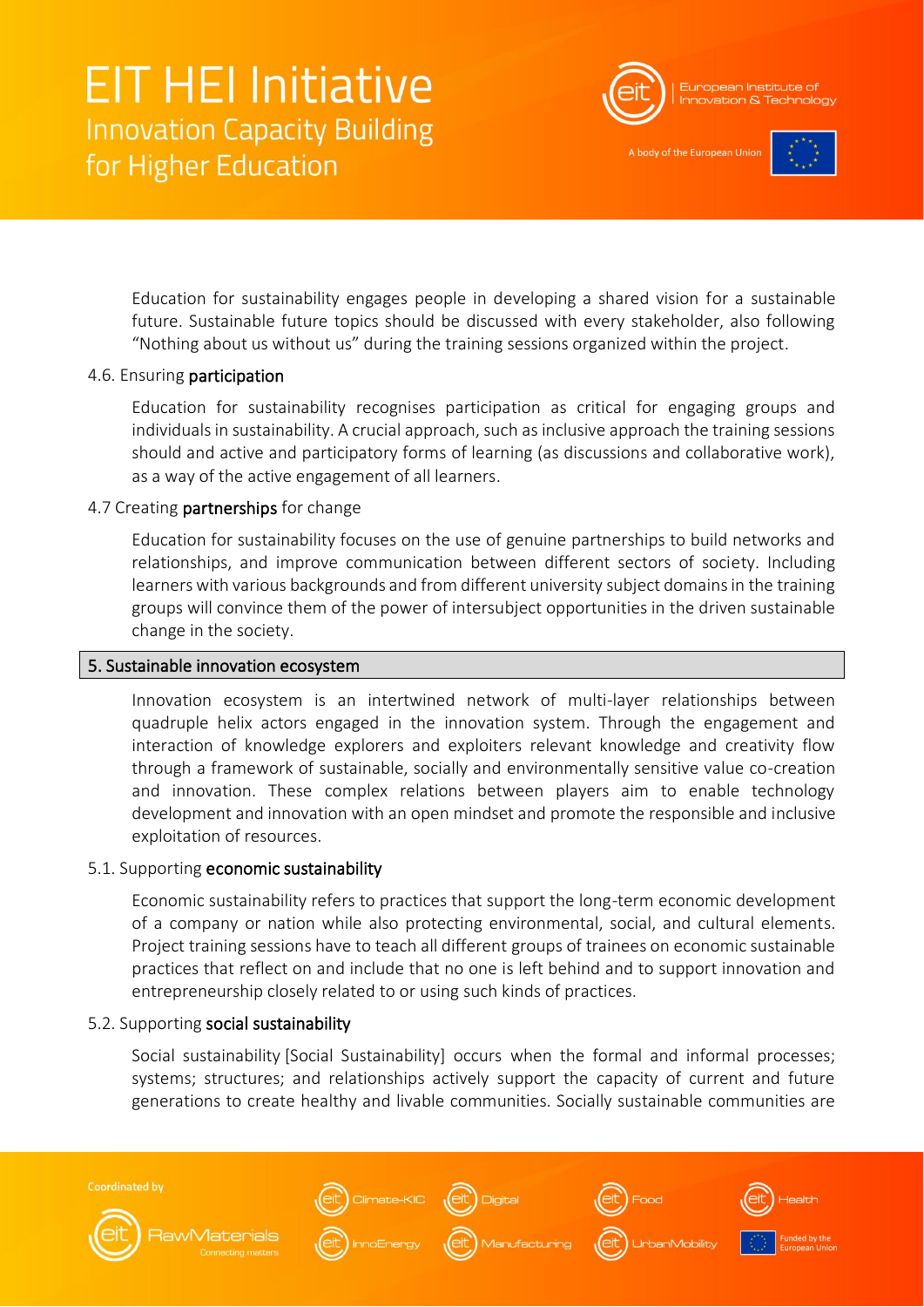

A body of the European Unio



equitable, diverse, connected and democratic and provide a good quality of life. [WACOSS, Western Australia Council of Social Services]

From a project perspective, social sustainability is about understanding the impacts of project work on people and society. Project activities and post-activities can become the source of innovation for new product or service lines.

Social sustainability has 5 dimensions/factors [Nobel Laureate Amartya Sen; Hodgson N.], which determine if a project is socially sustainable:

- Equity (reduces the disadvantages of the target groups, meets the needs of everyone, delivered without bias, promotes fairness, etc.);
- Diversity (meets the particular needs of diverse target groups, recognizes diversity within cultural, ethnic and racial groups, allows their beliefs and values to be taken into consideration, promotes understanding and acceptance within the broader community of diverse backgrounds, cultures and life circumstances, etc.);
- Social cohesion (helps the target groups develop a sense of belonging in the broader community, increases participation in social activities, builds links between the target groups and other groups in the broader community, encourages the target groups to contribute towards the community or provides support for others, etc.);
- Quality of life (improves education, training and skill development opportunities for the target groups, etc.);
- Democracy and Governance (allows for a diverse range of people to participate and be represented in decision-making processes, the processes of decision-making will be is clear to and easily understood by partners and stakeholders, holds a budget sufficient to ensure adequate delivery by qualified trained staff, the duration of the project is sufficient to achieve the desired outcomes, the end result is considered what after the project completion, etc.).

### 5.3. Supporting environmental sustainability

Environmental sustainability is the responsibility to conserve natural resources and protect global ecosystems to support health and wellbeing, now and in the future. Partners have to manage, organize and conduct all project activities in an accessible way to cater needs of involved stakeholders and respect EU goals for becoming carbon neutral and going towards zero waste production.

#### 5.4. Strengthening partnerships for sustainability among partners

To establish and strengthen a sustainable innovation ecosystem is a big challenge, which is beyond the capabilities of individual organizations. In this case, the best approach for partners

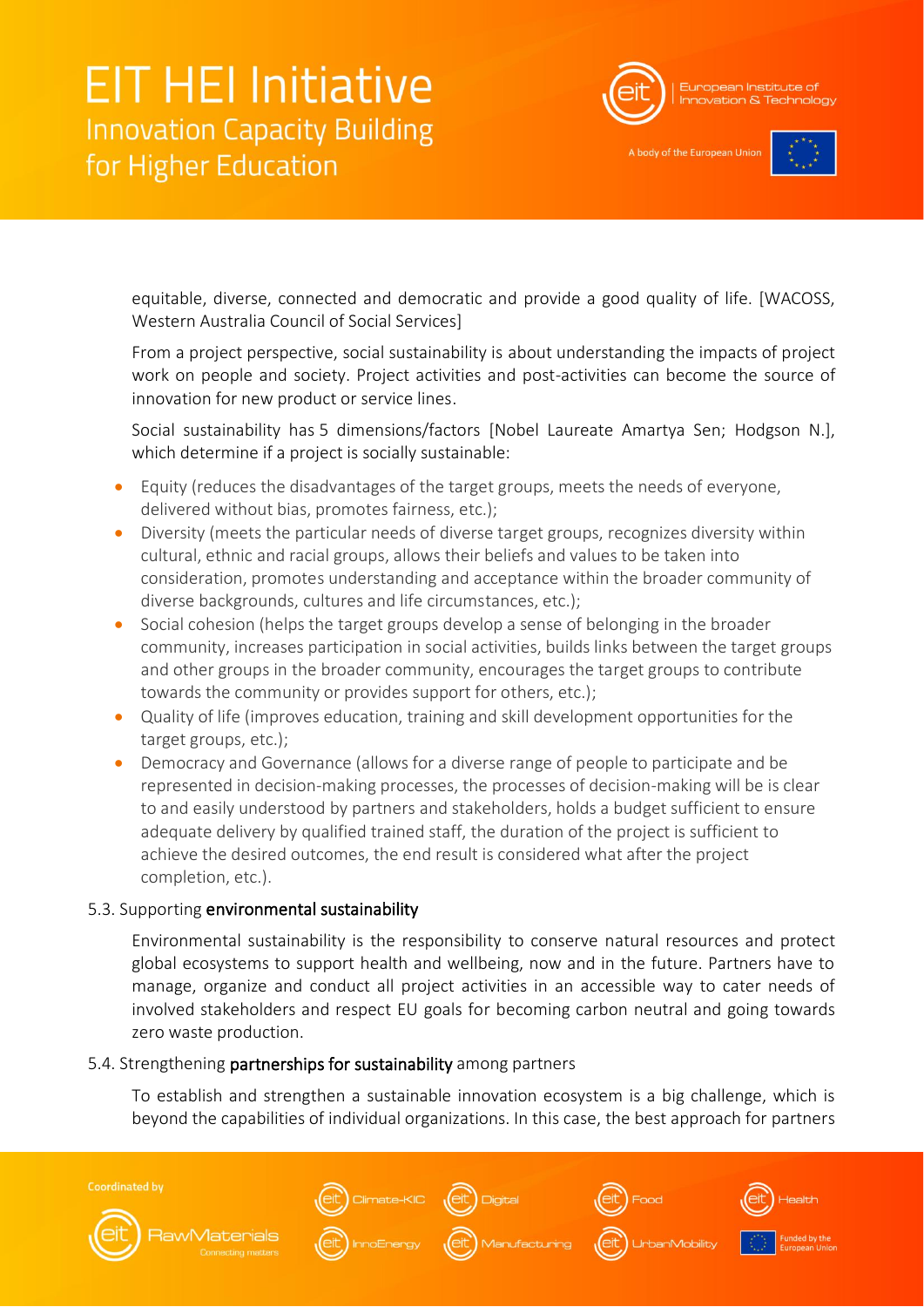

A body of the European Unio



is to team up in a sustainable way, not only during the project design and implementation, but also during the monitoring phase and after ending the project. During the project implementation, a supporting community has to be established.

### 5.5. Developing an understanding of sustainability in all dimensions

The understanding of sustainability means meeting our own needs without compromising the ability of future generations to meet their own needs. Sustainability topics should be addressed during the training sessions and included in the syllabus.

### 6. Entrepreneurial and innovation skills in a lifelong learning perspective

EIT HEI INITIATIVE - Innovation Capacity Building for Higher Education supports increasing the innovation capacity of higher education and aims to help higher education institutions teach innovation and entrepreneurship by encouraging these institutions to build their capacities and develop concrete actions to increase their impact.

### 6.1. Supporting the entrepreneurial transformation at partner institutions

The EIT initiative aims to unlock the full innovation potential of HEIs by increasing their entrepreneurial and innovation capacity whilst integrating them into Europe's larger innovation ecosystem. Partner universities have to prepare for creating this sustainable change, that is why the project has to ensure communication and knowledge transfer with Knowledge and Innovation Communities (KICs).

### 6.2. Ensuring sustainable teaching and lifelong learning opportunities on entrepreneurial and innovation

To achieve the ambitious Sustainable Development Goals of UN and especially SDG4, that aims to ensure inclusive and equitable quality education and promote lifelong learning opportunities for all by 2030, universities must provide education that enables students to learn in a way that is student centred, inclusive and teaches entrepreneurial and innovation as lifelong learning. Project activities must prepare sustainable lifelong learning opportunities in the field of entrepreneurship and innovation that can be exploited later in all university activities.

### 6.3. Establishing sustainable partnership in the long run

A type of long-term and sustainable partnership will strengthen the European innovation ecosystem. During the project design, implementation and monitoring, partners need to establish strong relationships for exchange of knowledge and best practices and include various stakeholders and individuals or groups with lived experiences to share their authentic own lived experiences of exclusion and inclusion.

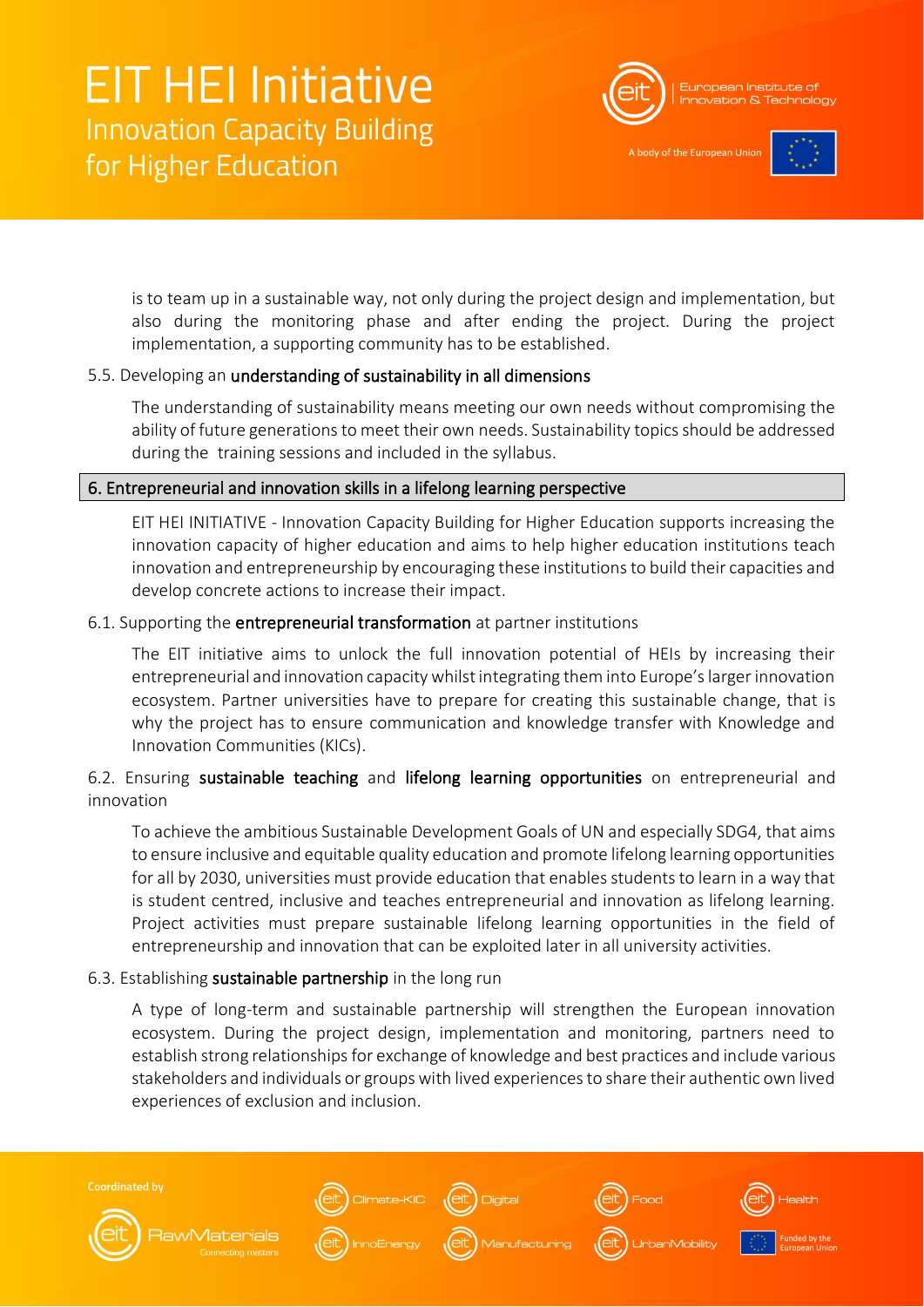

A body of the European Unior



## <span id="page-21-0"></span>5. CHECKLIST FOR INCLUSION AND SUSTAINABILITY OF PROJECT **ACTIVITIES**

| Principle/ Recommendation                                                                               | WP No<br>check | <b>Not</b><br>applicable | Comments |
|---------------------------------------------------------------------------------------------------------|----------------|--------------------------|----------|
| Equal opportunities and access to the education, training<br>and lifelong learning                      | П              | П                        |          |
| Information provision about trainings - with accent to<br>equal opportunities                           | П              | $\overline{\phantom{a}}$ |          |
| Selecting learners/learning groups without any form of<br>discrimination                                | П              |                          |          |
| Ensuring equal training opportunities for all learners from<br>all partner institutions                 | П              | $\mathbf{L}$             |          |
| Gender equality                                                                                         | П              | $\mathbf{L}$             |          |
| Development of inclusive curricula with specific attention<br>to gender                                 |                |                          |          |
| Implementing inclusive teaching practices with a specific<br>attention to gender                        |                | Ш                        |          |
| Selecting diverse learning groups, with a specific focus to<br>gender                                   | $\mathbf{L}$   | $\mathbf{L}$             |          |
| Usage of inclusive language, with a specific focus to<br>gender in all project activities and documents | $\mathbf{L}$   | П                        |          |
| Addressing the gender gap in STEM                                                                       | П              | $\Box$                   |          |
| Developing an understanding of equality and diversity<br>with a specific focus to gender                |                | Ш                        |          |





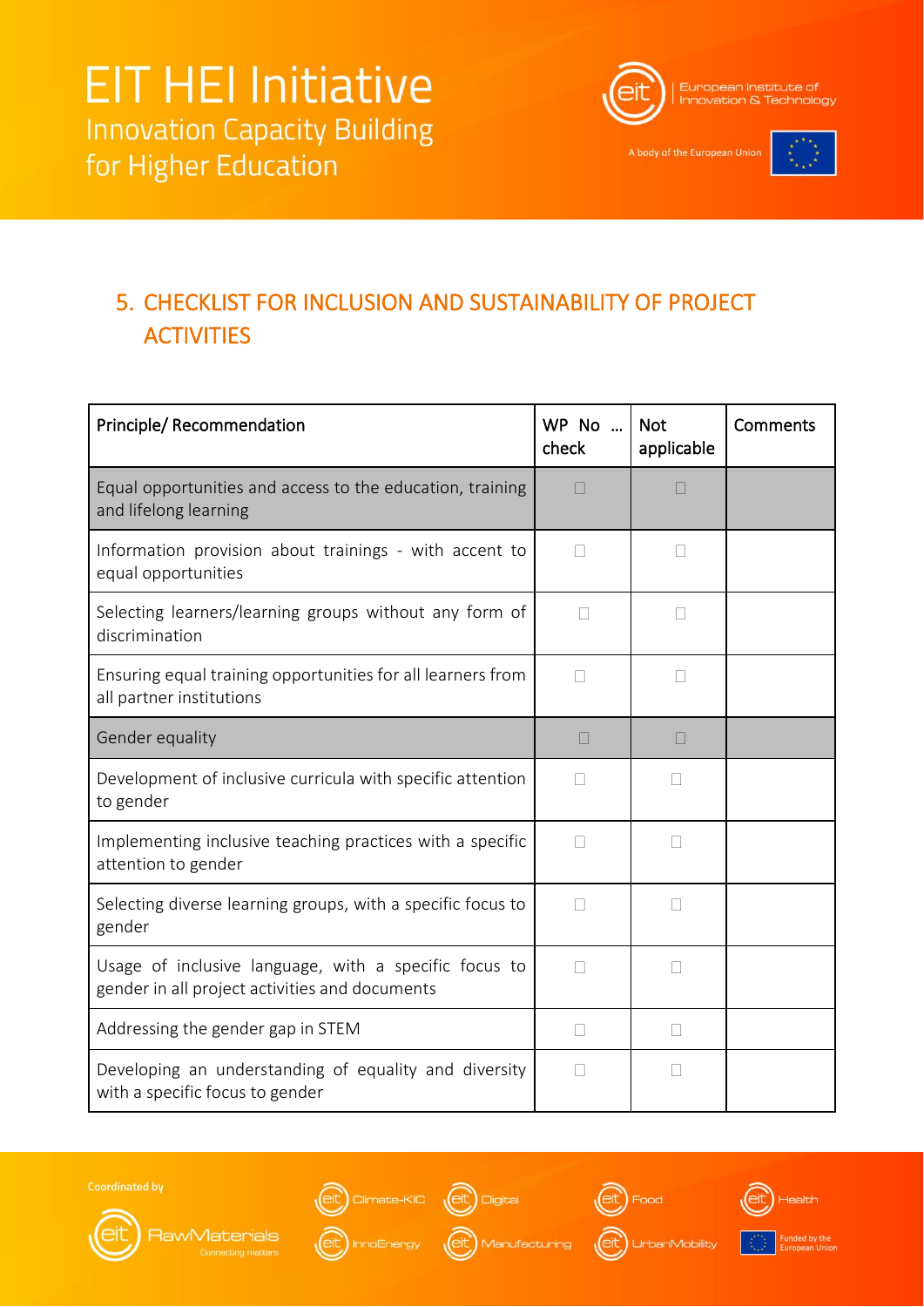

European Institute of **Innovation & Technology** 

A body of the European Union



| Principle/ Recommendation                                         | WP No<br>check | <b>Not</b><br>applicable | Comments |
|-------------------------------------------------------------------|----------------|--------------------------|----------|
| Equal treatment                                                   | Ш              | $\mathbf{L}$             |          |
| Providing equal treatment to all in each project activity         |                |                          |          |
| Being free from stereotypes                                       | П              | $\mathbf{L}$             |          |
| Being free from violence                                          | П              | $\mathbf{L}$             |          |
| Developing an understanding of equality                           | Ш              | $\Box$                   |          |
| Ensuring wellbeing and fair learning and<br>working<br>conditions |                |                          |          |
| Education for sustainable development                             | П              | Ш                        |          |
| Stimulating critical thinking and reflection                      | $\Box$         | $\mathbf{L}$             |          |
| Promoting transformation and change                               | $\Box$         | $\mathbf{L}$             |          |
| Providing education for all and lifelong learning                 |                | $\overline{\phantom{a}}$ |          |
| Fostering complex systems thinking                                |                | Ш                        |          |
| Provoking envisioning a better future                             | Ш              | Н                        |          |
| Ensuring participation                                            | Н              | $\mathbf{L}$             |          |
| Creating partnerships for change                                  | $\mathbf{L}$   | $\mathbf{L}$             |          |
| Sustainable innovation ecosystem                                  |                |                          |          |
| Supporting economic sustainability                                | $\mathbf{L}$   | Ш                        |          |
| Supporting social sustainability                                  | $\Box$         | $\Box$                   |          |
| Supporting environmental sustainability                           | □              | $\mathbf{L}$             |          |



RawMaterials







Funded by the<br>European Unio | O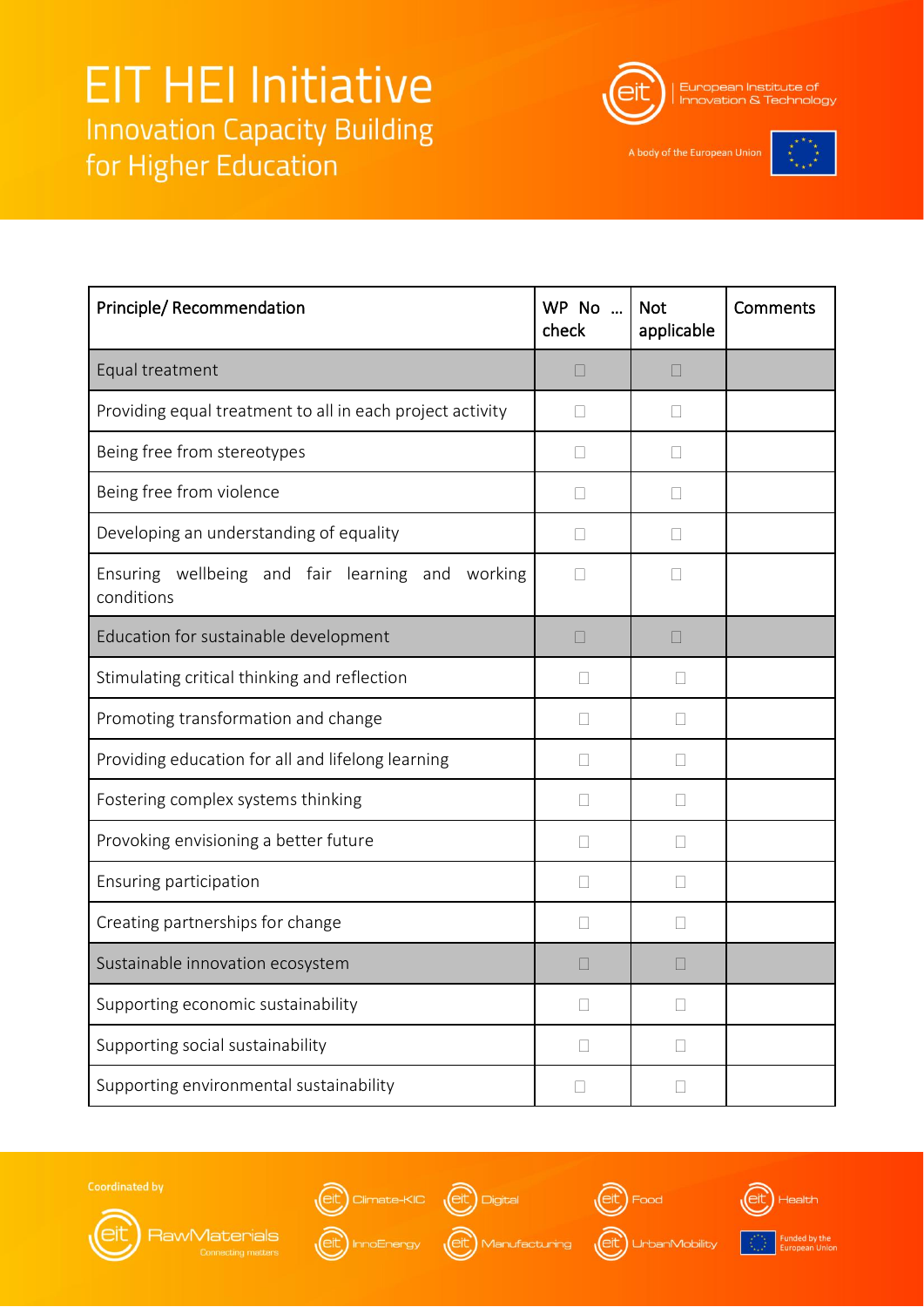

A body of the European Unio



| Principle/Recommendation                                                                               | WP No    Not<br>check | applicable | <b>Comments</b> |
|--------------------------------------------------------------------------------------------------------|-----------------------|------------|-----------------|
| Strengthening partnerships for sustainability<br>among<br>partners                                     |                       |            |                 |
| Developing an understanding of sustainability in all<br>dimensions                                     |                       |            |                 |
| Entrepreneurial and innovation skills in a lifelong learning<br>perspective                            |                       |            |                 |
| Supporting the entrepreneurial transformation at partner<br>institutions                               |                       |            |                 |
| Ensuring sustainable teaching and lifelong learning<br>opportunities on entrepreneurial and innovation |                       |            |                 |
| Establishing sustainable partnership in the long run                                                   |                       |            |                 |

### <span id="page-23-0"></span>6. GLOSSARY

- Education for Sustainable Development empowers learners to take informed decisions and responsible actions for environmental integrity, economic viability and a just society, for present and future generations, while respecting cultural diversity.
- Equity  $-$  is ensuring that there is a concern with fairness, such that the education of all learners is seen as having equal importance.
- Exclusion happens when students are directly or indirectly prevented from or denied access to education in any form.
- Gender mainstreaming is an approach to policy-making that takes into account both women's and men's interests and concerns. It is the (re)organisation, improvement, development and evaluation of policy processes, so that a gender equality perspective is incorporated in all policies at all levels and at all stages, by the actors normally involved in policy-making.
- Gender stereotypes are the beliefs that people have about the characteristics of males and females. The content of stereotypes varies over cultures and over time. These expectations are often related to the roles that the sexes fulfill in the context of the specific culture.

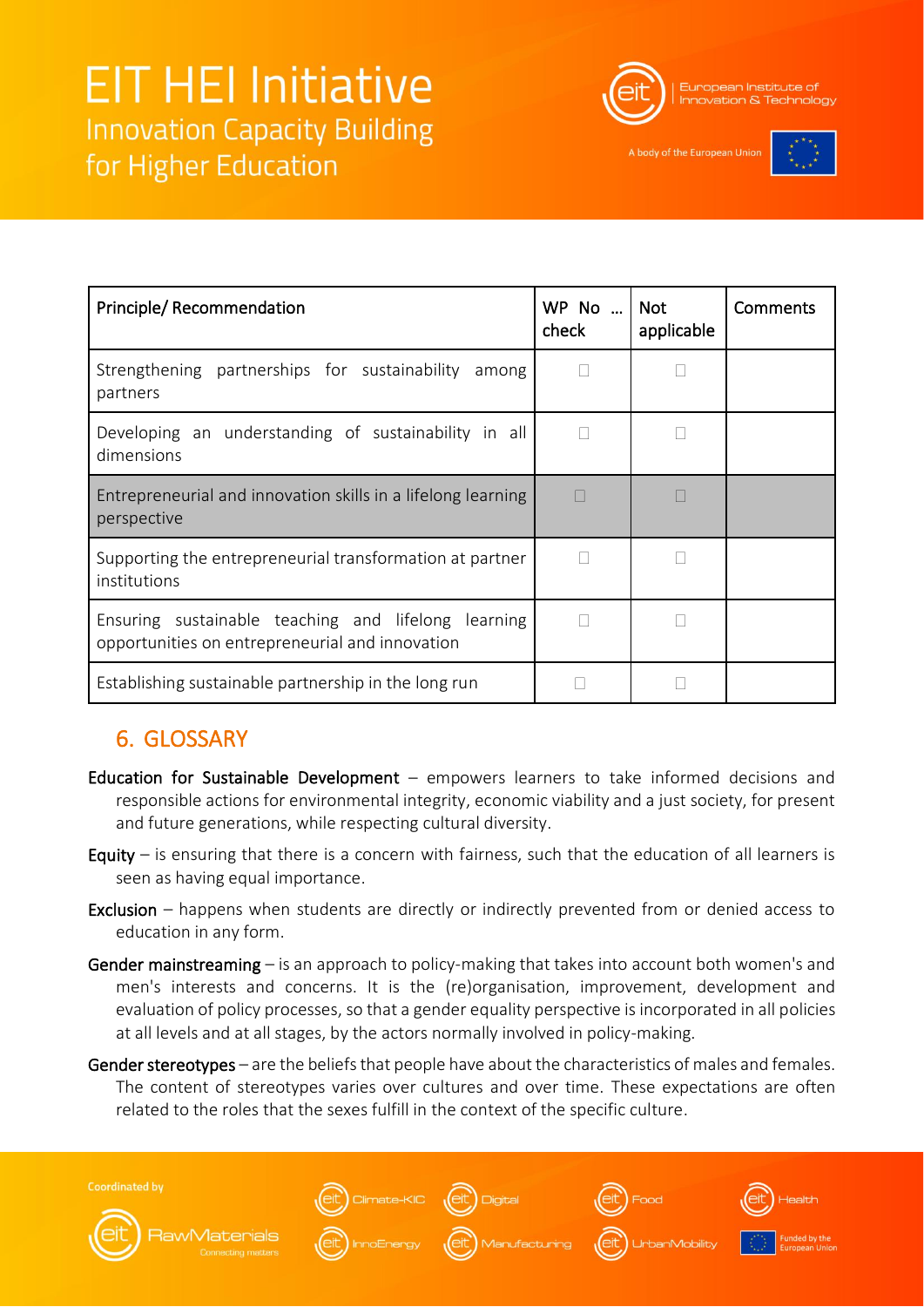

A body of the European Unio



- Inclusion is creating an environment where people feel both welcomed and a true sense of belonging, while at the same time their uniqueness is acknowledged and valued. Inclusion means having an approach that understands and encourages people to be different. An inclusive approach values, respects, and celebrates people's differences and equal value. It enables people to participate fully in any mainstream activity. Being inclusive means listening to each other and being open to change. (Todd, 2014; Fazekas, 2017) "People's identities are shaped by the diversity of contexts which intersect within an individual's life. Intersectional identities of people should be valued, respected and celebrated for the richness and diversity they bring to society." (Fazekas, 2018, 17)." (Fazekas & Csalagovits, 2019, p.7-8) Inclusion requires a systematic change in structures, approaches, strategies to dismantle barriers existing in the environment. Inclusion means a shift in an organisational culture where that different groups or individuals having different backgrounds, various circumstances, own lived experiences are feeling the sense of belonging, feel respected and valued, socially accepted, welcomed and treated without discrimination. These circumstances can be visible or hidden, self-evident or more inherent.
- Integration Integration and Inclusion are often used interchangeably, however, they are NOT the same. Integration is allowing individuals to access mainstream environments but not making adaptations to somebody's needs. Integration expects everyone to fit into the already existing environment. This approach does not help in the long term Fazekas & Csalagovits, 2019, p.7).
- Segregation  $-$  occurs when different groups or individuals with various circumstances, own lived experiences are forced to be in separate environments designed for these groups or individuals and it is an isolation from other groups or individuals (Fazekas, 2018).
- Sustainable development requires balanced integration of economic, social and environmental dimensions.
- Sustainable innovation ecosystems are intertwined networks of multi-layer relationships through which relevant knowledge and creativity flow through a framework of sustained value cocreation. These complex relations between players aim to enable technology development and innovation with an open mindset and promoting the responsible and inclusive exploitation of resources.

## <span id="page-24-0"></span>7. REFERENCES

1. Curriculum Framework for the Sustainable Development Goals, https://www.thecommonwealth-educationhub.net/wpcontent/uploads/2017/01/Curriculum\_Framework\_for\_SDGs\_July\_2017.pdf

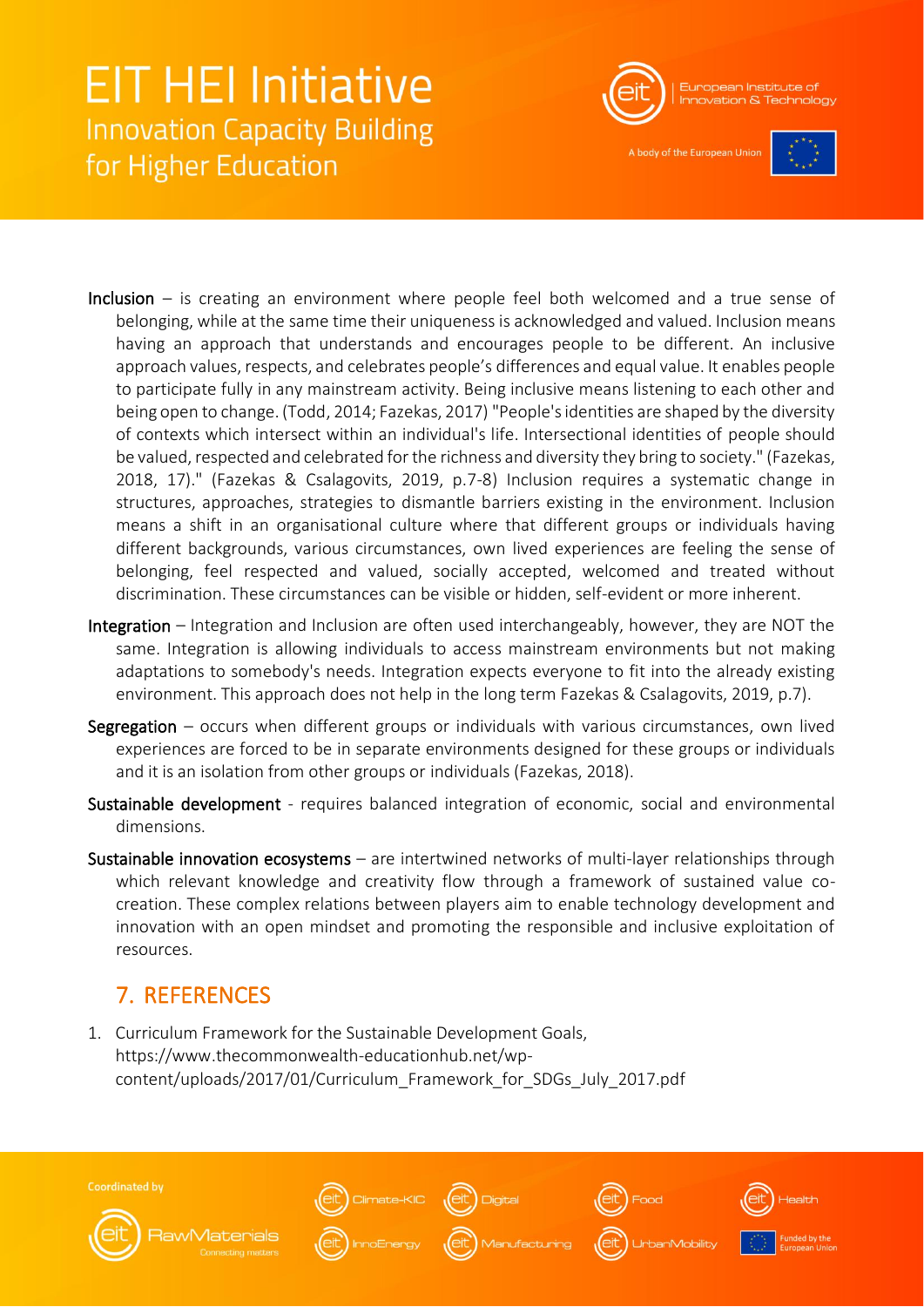

A body of the European Uni-

- 2. Guides to support inclusive teaching and learning, https://www.brookes.ac.uk/staff/humanresources/equality-diversity-and-inclusion/guides-to-support-inclusive-teaching-and-learning/
- 3. 4 Proven Inclusive Education Strategies for Educators, https://onlinedegrees.sandiego.edu/inclusive-education-strategies/
- 4. Recommendations on inclusive education, http://www.coface-eu.org/wpcontent/uploads/2020/09/Back-to-School-recommendations\_FINAL.pdf
- 5. Inclusion and Exclusion, https://research.qut.edu.au/c4ie/inclusion-and-exclusion/
- 6. THE 17 GOALS, https://sdgs.un.org/goals
- 7. EIT Strategy 2021 2027, https://eit.europa.eu/who-we-are/eit-glance/eit-strategy-2021-2027
- 8. Gender Equality Strategy: Striving for a Union of equality, https://ec.europa.eu/commission/presscorner/detail/en/ip\_20\_358
- 9. Curriculum Framework for the Sustainable Development Goals, https://www.thecommonwealth-educationhub.net/wpcontent/uploads/2017/01/Curriculum\_Framework\_for\_SDGs\_July\_2017.pdf
- 10. A guide for ensuring inclusion and equity in education, http://www.unesco.org/new/en/mediaservices/single-view/news/a\_guide\_for\_ensuring\_inclusion\_and\_equity\_in\_education/
- 11. A European pillar of social rights, https://ec.europa.eu/education/policies/european-policycooperation/inclusive-education\_en
- 12. Fazekas, Á. S. & Csalagovits, Z. (2019). A step-by-step Guide for making your Erasmus+ Projects inclusive. Budapest: Te is Alapítvány. Retrieved from: https://www.dropbox.com/s/9i17h7bbxnu2y64/Step\_by\_Step\_Guide\_ErasmusACCESS\_pr int.pdf?dl=0
- 13. Fazekas, A. S. (2018). Analysis of access and participation of students with disabilities in higher education. Doctoral Thesis. Eötvös Loránd University. Faculty of Social Sciences. Doctoral School of Sociology. Social Policy Programme. Retrieved from: https://edit.elte.hu/xmlui/handle/10831/44521
- 14. A Union of Equality: Gender Equality Strategy 2020-2025, EUROPEAN COMMISSION, https://eur-lex.europa.eu/legal-content/EN/TXT/HTML/?uri=CELEX:52020DC0152&from=EN
- 15. Gender stereotypes, https://www.sciencedirect.com/topics/social-sciences/gender-stereotypes
- 16. Inclusivity tips for CHARM-EU educators, https://www.charmeu.eu/index.php/toolkit/inclusivity-tips-charm-eu-educators

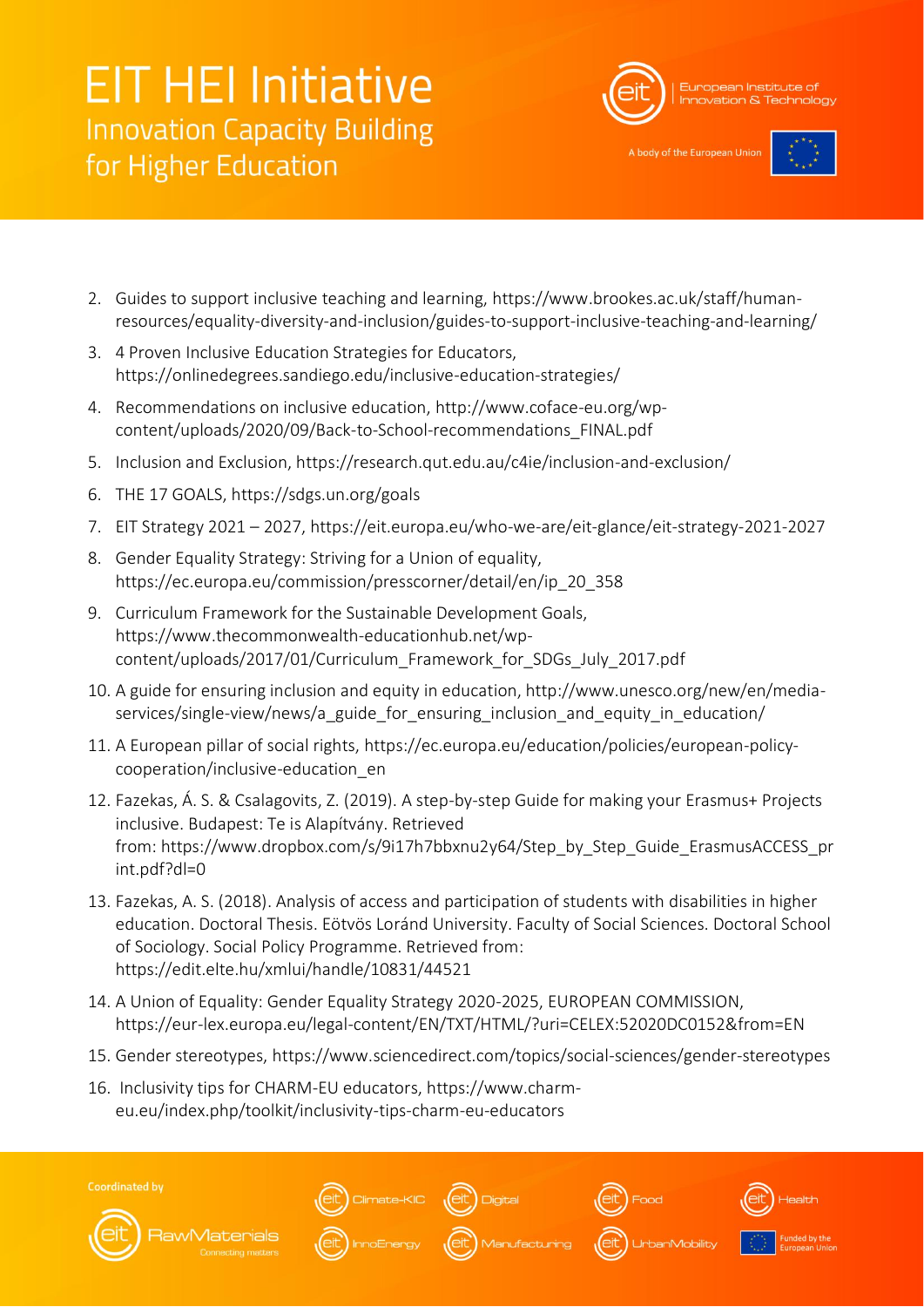

A body of the European Uni



- 17. Seven principles for a gender-inclusive learning environment, https://www.thegist.edu.au/schools/create-an-inspiring-stem-environment/seven-principlesfor-a-gender-inclusive-learning-environment/
- 18. What is education for sustainable development?, https://www.greenofficemovement.org/education-for-sustainable-development/
- 19. Principles of Education for Sustainability, https://www.westernsydney.edu.au/driving\_sustainability/sustainability\_education/engagemen t/community and engagement/sustainable uws rolling fund surf/principles of education fo r\_sustainability
- 20. Council of Europe, https://www.coe.int/en/web/genderequality/what-is-gender-mainstreaming
- 21. What is Social Sustainability?, https://www.adecesg.com/resources/faq/what-is-socialsustainability/
- 22. Social Sustainability, https://www.uts.edu.au/sites/default/files/cap-stat-social-web.pdf
- 23. Ben-Eliyahu, A., Sustainable Learning in Education. Sustainability 2021, 13, 4250. https://doi.org/10.3390/su13084250
- 24. Sterling, S (2001) Sustainable Education Re-Visioning Learning and Change, Schumacher Society Briefing no. 6, Green Books, Dartington.
- 25. Stephen Sterling, 2008, Sustainable Education Towards A Deep Learning Response to Unsustainability, Perspectives, Policy & Practice: Education for Sustainable Development, issue 6, p.63-63, ISSN: 1748-135X, https://www.developmenteducationreview.com/issue/issue-6/sustainable-education-towards-deep-learning-response-unsustainability
- 26. Principles of Education for Sustainability, https://www.westernsydney.edu.au/driving\_sustainability/sustainability\_education/engagemen t/community and engagement/sustainable uws rolling fund surf/principles of education fo r\_sustainability
- 27. Reynolds P., R. Cavanagh, Sustainable education: Principles and practices, Annual Conference of the Australian Association for Research in Education: Canberra, 2009, https://www.aare.edu.au/data/publications/2009/rey091135.pdf
- 28. Education for sustainable development for 2030 Toolbox, https://en.unesco.org/themes/education-sustainable-development/toolbox
- 29. What is education for sustainable development?, https://www.greenofficemovement.org/education-for-sustainable-development/

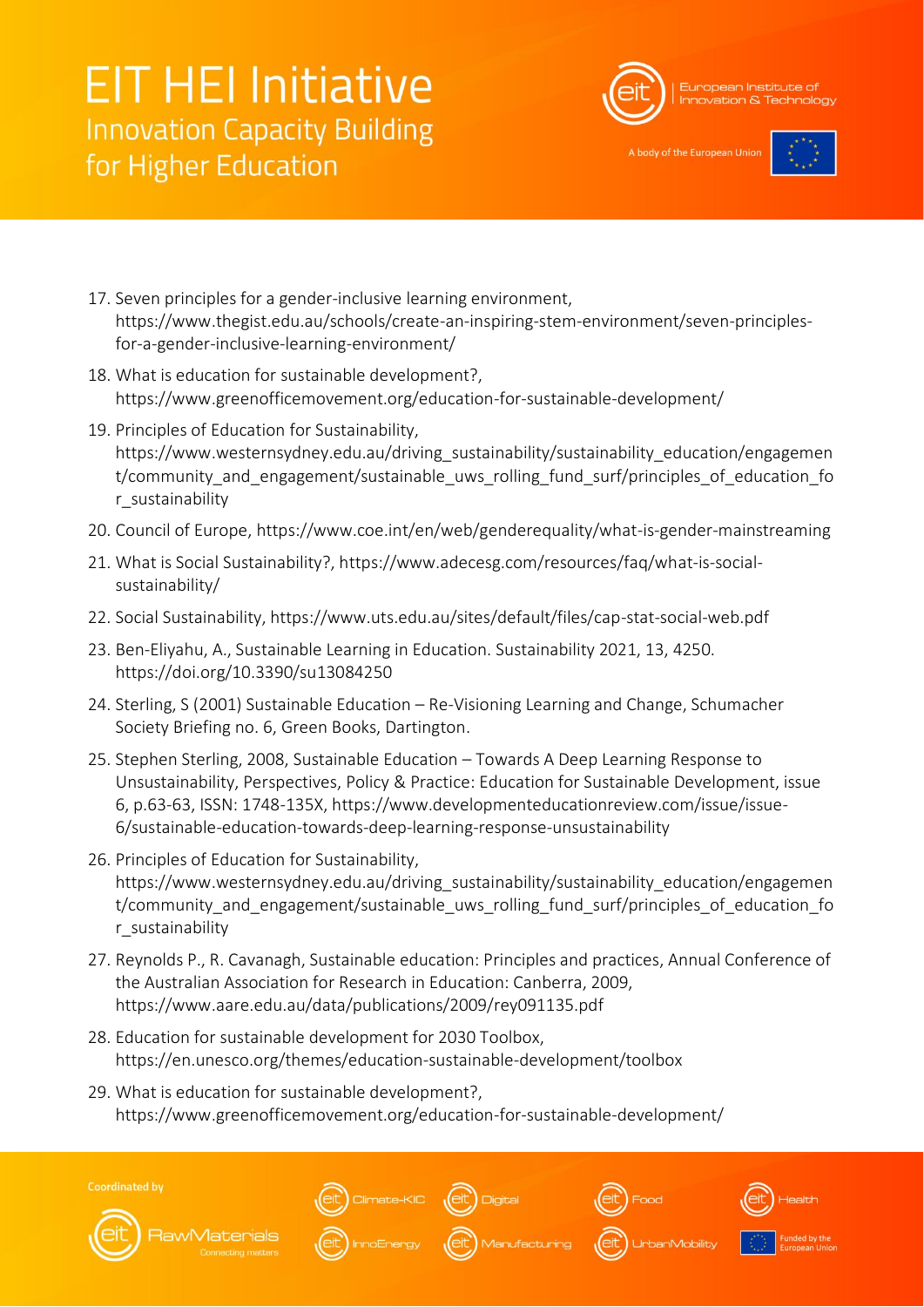

A body of the European Uni



- 30. Miroiu M., Guidelines for Promoting Gender Inclusive Curriculum in Higher Education, Bucharest, In: Papers on Higher Education, Editor: L. C. Barrows, ISBN 92-9069-174-8, UNESCO, 2003.
- 31. GENDER-NEUTRAL LANGUAGE in the European Parliament, https://www.europarl.europa.eu/cmsdata/151780/GNL\_Guidelines\_EN.pdf
- 32. Hodgson N., Social Sustainability Assessment Framework, http://integral-sustainability.net/wpcontent/uploads/sas4-2-hodgson.pdf

<span id="page-27-0"></span>8. ANNEX



**RawMaterials** 



Climate-KIC  $\left(\stackrel{\frown}{\text{elt}}\right)$  Digital





**UrbanMobility** 



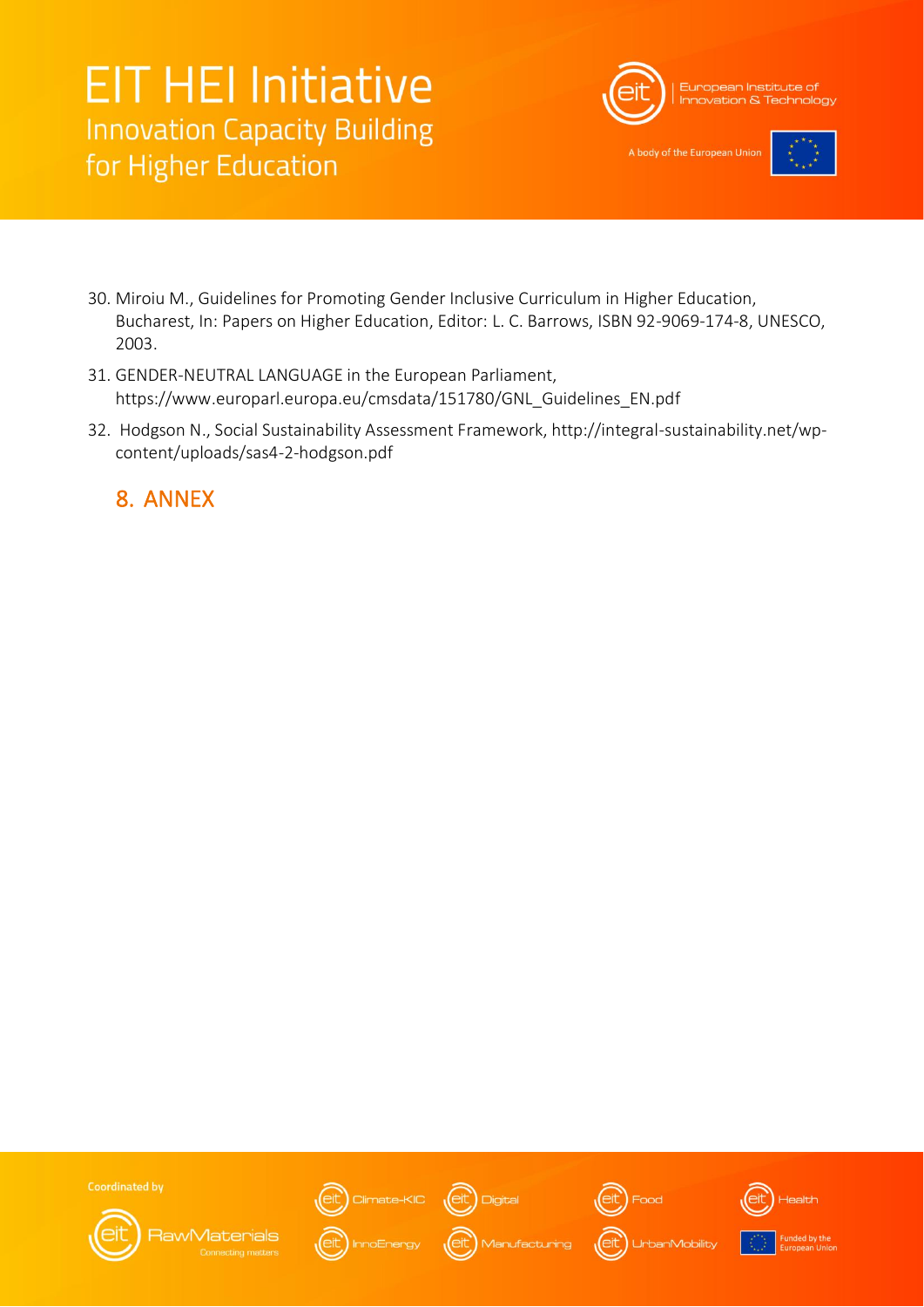

A body of the European Unio





UNIVERSITATEA BABES-BOLYAI BABES-BOLYAI TUDOMÁNYEGYETEM **BABES-BOLYAI UNIVERSITÄT TRADITIO ET EXCELLENTIA** 

## Inclusive and sustainable approaches in partner institutions:

## BABEȘ-BOLYAI UNIVERSITY

Cluj-Napoca, Romania

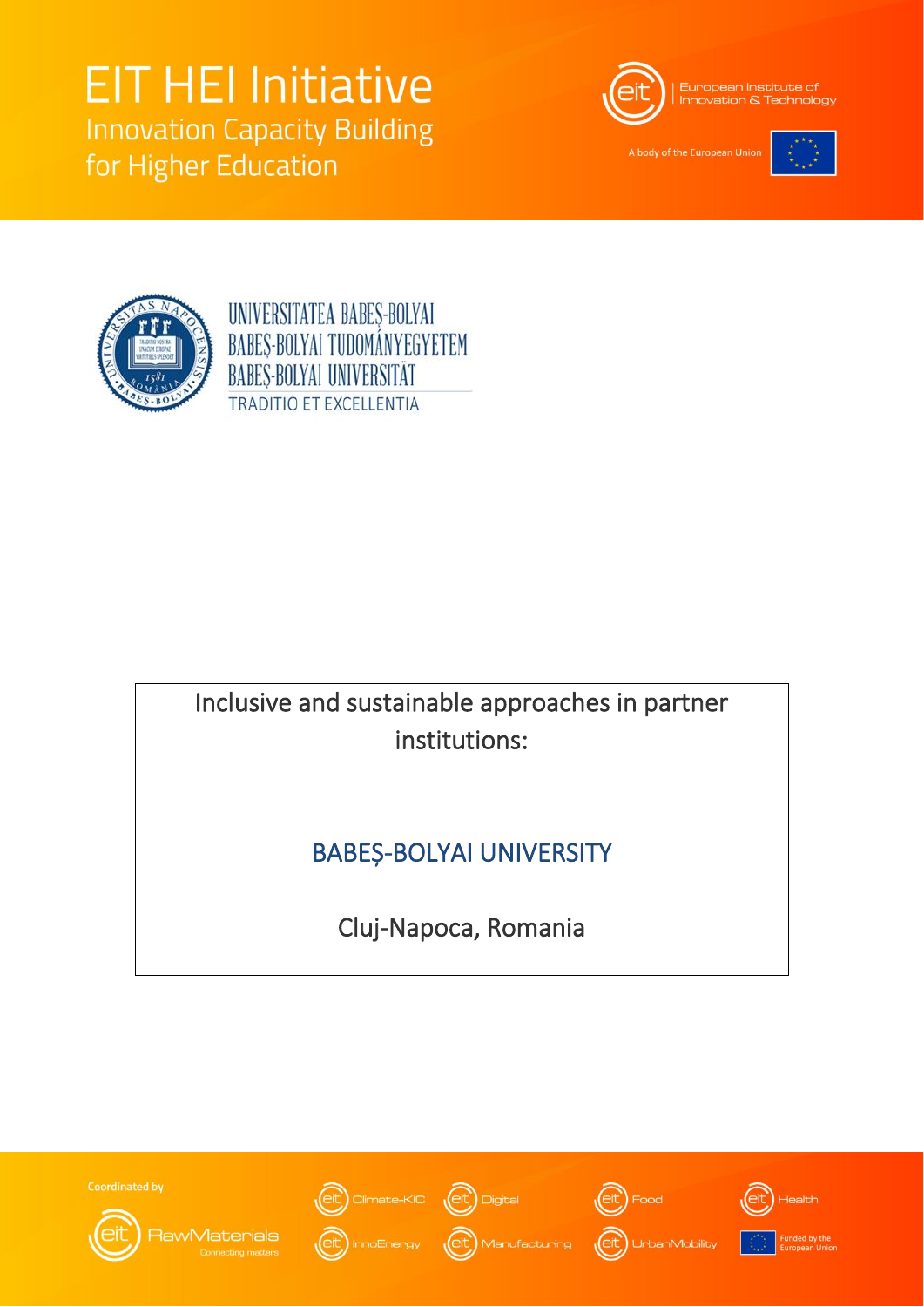

A body of the European Unio



### 1. Introduction

Babeș-Bolyai University (BBU) is the best ranked and oldest higher educational institution in Romania, aiming to become a world-class university promoting both academic competitiveness and development of human and social capital, based on the principles of inclusiveness. It is the only university in the country that offers higher educational programmes in three languages spoken in the country. Thus, besides Romanian (the official language of the country) the university also has Hungarian and German (the languages spoken by the two biggest national minority groups of the country) lines of study. In addition, there are also programmes offered in languages of international circulation.

Due to the specific historical path of the country, as well as the social and economic context, in the last decades the university put accent on inclusiveness and sustainability from the point of view of assuring equal access to education for members of the most represented national minority groups, as well as of disadvantaged categories of population due to ethical origin, socio-economic status or disabilities. However, in the last years, accent started to be put more and more on sustainable development from an economic and environmental point of view (green development), in parallel with the development of the universities' third mission.

According to the data of the National Statistical Office, for several years now, the number of girls/ women enrolled and graduating from any level of higher education is considerably higher than that of boys/males in Romania. This is also characteristic for BBU, which, until now only put accent on gender equality from the point of view of combating discrimination and sexual harassment. Nevertheless, currently the university is developing a more extensive and comprehensive gender inclusion/equality strategy in line with the latest recommendations of the European Commission.

### 2. University documents closely related to the topic

### • Charter of Babeș-Bolyai University (2014)

According to the Charter of the university, (currently under revision) alongside other areas, BBU puts accent on the promotion of multiculturalism, intercultural and inter-confessional dialogue; pro-active and participatory attitudes; as well as integration into diversity and globalization, based on respect for identity and reciprocity.

The principle of equal opportunities for students with different linguistic backgrounds is part of BBU's mission, but is also considered as one of the general principles guiding the institutions' whole activity together with other principles such as: transparency, solidarity and social inclusion. Besides the first two missions, the university puts accent on the development of its third mission, as well, aiming to support social, economic, cultural and political development at all territorial levels in line with the needs of community.

### • Strategic Plan of Babeș-Bolyai University for the period 2020-2024

The six priorities of the university underlined in the Strategic Plan cover education, R&D&I, relationship with society at large, quality – competitiveness – excellence – ethics, human resources, administration and services. Inclusiveness is especially highlighted linked to the development of human resources, along with

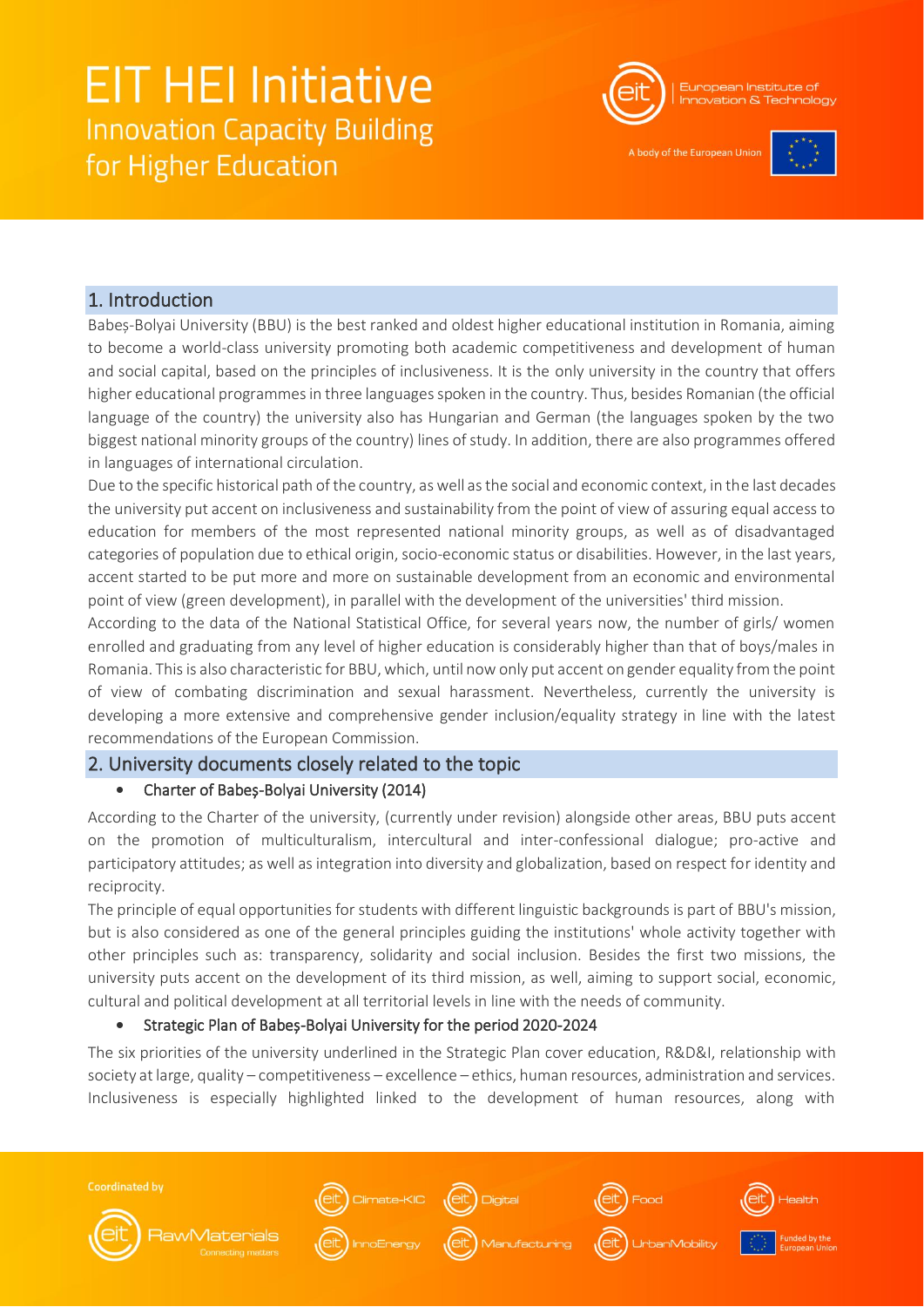

A body of the European Unio



competitiveness, trust and diversity. However, as presented below, aspects linked to both inclusion and sustainable development appear under several priorities:

a) Education priority underlines the multilingual, multi-confessional character and orientation of the university and sets directions of action in this sense;

b) R&D&I priority puts accent on the orientation of research and innovation activities towards major societal challenges, with accent on environment and health related ones;

c) Relationship with society priority articulates the intention of the university to be oriented towards the specific needs of society and businesses and to further support and develop two specific programmes, i.e.:

- UBB4Society&Economy: a programme aiming to develop services for disadvantaged categories of population,
- − UBB Goes Green: a programme for sustainable development and attention towards the environment;

d) Quality – competitiveness – excellence – ethics – inclusion priority aims to promote from an socio-economic perspective an organizational culture based on solidarity and cooperation, as well as equal chances and high ethical standards;

e) Human resources priority foresees support for students through grants and scholarships not only based on merit, but also with the aim to assure social protection to those in difficulty. As part of this priority BBU also supports further development of professional and psychological counselling and mentorship activities for students and the implementation of strategies to reduce the risk of drop out. Additionally, according to this priority BBU is paying special attention to the needs of students with disabilities. To this end a special Office for Students with Disabilities was founded and is operating within the institution. At last, but not at least, development of tailored services for employees with children and former employees who retired is also part of this priority;

f) Administration priority underlines the goal to assure equal access for all students, faculty and employees to the digital resources and services of the university and outlines measures for the further development of the campus in order to assure a bigger number of places for students in dorms.

#### • Ethical code of BBU (2013)

As a general guidance for conducting all activities of the university and relationship between all employees, as well as between them and students, the document promotes and relies on the principles of academic freedom, competence and professionalism, integrity, intellectual honesty, collegiality, loyalty, justice and fairness, responsibility. Alongside several other provisions, the code foresees measures to combat any form of discrimination and harassment based on gender, ethnic origin or any other aspect.

#### • University guide for non-discrimination (2019)

The guide is aiming to combat all forms of discrimination and harassment, being especially targeted towards activities such as education, recruiting, admittance of students and social-administrative facilities available to students. Additionally, the documents promotes positive discrimination in order to assure equal chances to

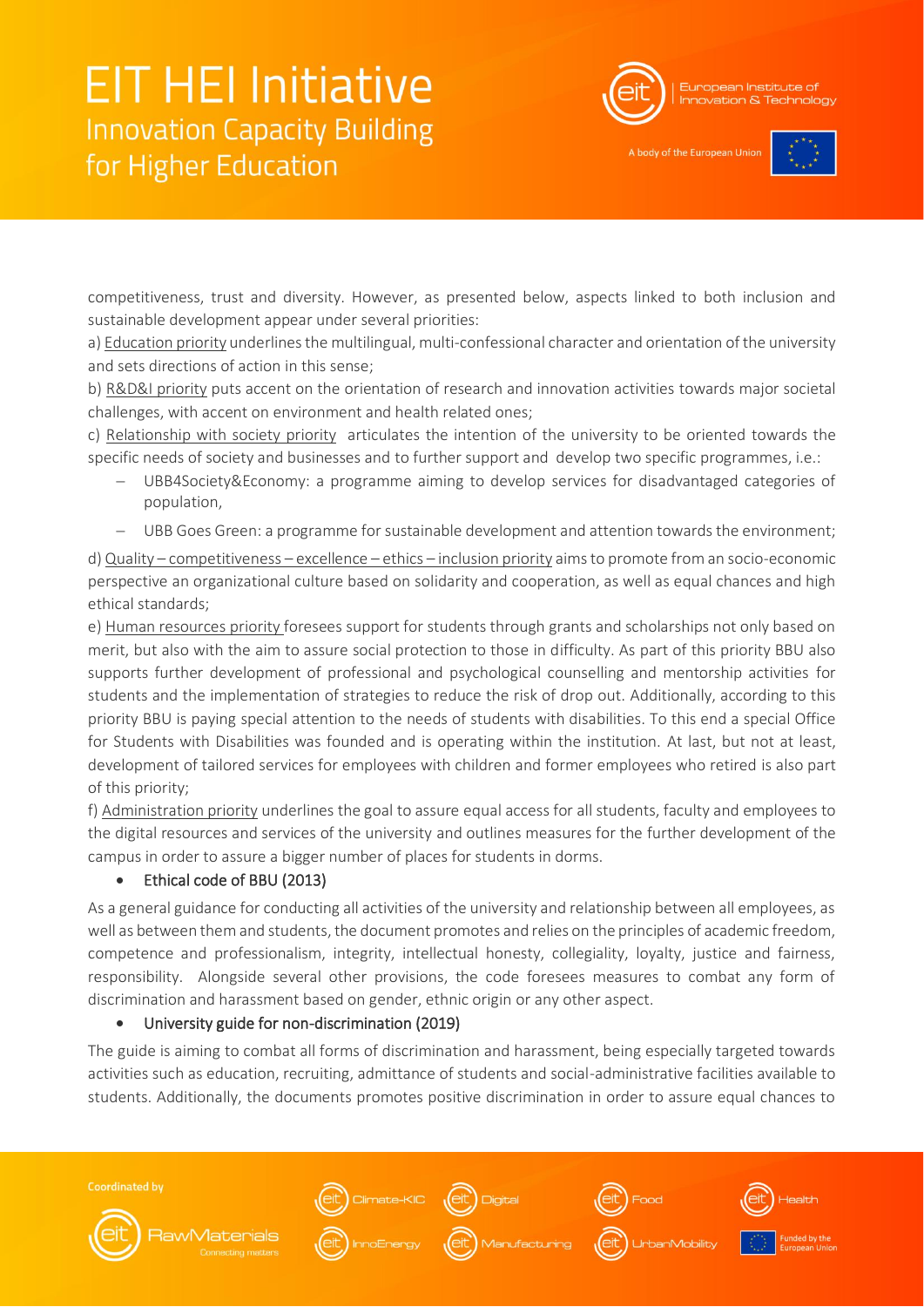

A body of the European Unio



education for disadvantaged categories of students due to their ethnic origin, physical disabilities or socioeconomic circumstances.

As measures and actions adopted at the level of BBU, the guide outlines:

a) measures to prevent any form of discrimination, including affirmative action and positive discrimination,

b) mediation and amicable settlement of disputes arising from discriminatory acts,

c) sanctioning discriminatory behavior,

d) support and assistance in case of discrimination and harassment.

As part of measures and actions under point a) it is worth to mention some of the specific means foreseen by the guide, such as: organization of information campaigns, seminars, workshops regarding the situation of minority groups and forms of discrimination; institutional involvement in voluntary activities linked to nondiscrimination; promotion of non-discriminatory approaches within the university; forming of strategic partnerships with institutions and organizations dealing with non-discrimination and promotion of equal chances; development of courses covering themes such as tolerance and diversity; development of physical and educational infrastructure in order to correspond to the needs of students with disabilities, etc.

### • UBB Goes Green programme (2016)

Is an overarching programme aiming to promote sustainable development and environmental protection, outlining measures along four main pillars:

a) Web-page: development of a dedicated web page green.ubbcluj.ro in order to present concrete activities linked to the universities' green policy, as well as annual reports on the results achieved,

b) Individual reporting: faculty and researchers employed at the university are encouraged to report through the Application on the Management of Research academic activity linked to sustainable development, e.g. participation at conferences, publications and research,

c) Administration: foresees measures to be implemented in the buildings used by the university in order to reduce CO2 emissions, to sustainably use resources (with accent on the use of water, paper, plastic, glass and energy efficiency), to handle waste, including toxic, electric and electronic waste, as well as biomass, and to raise the size of the green spaces in the areas used by the university,

d) Ecologic education and nature protection: includes as measures the introduction in the university curricula of activities linked to sustainable development, environmental protection and of transversal activities; support for events linked to sustainable development and nature protection; involvement of students in the UBB Goes Green programme and implementation of actions with the participation of both students and academia; awareness raising about sustainable development and nature protection through brochures in Romanian, Hungarian, German and English, as well as through informative panels in the parks and green areas that are owned by the university, but are accessible to the general public (for ex. Botanical Garden, Iuliu Hațieganu Sports and Recreational Park, etc.)

### 3. (Most important) approaches currently used in the institution

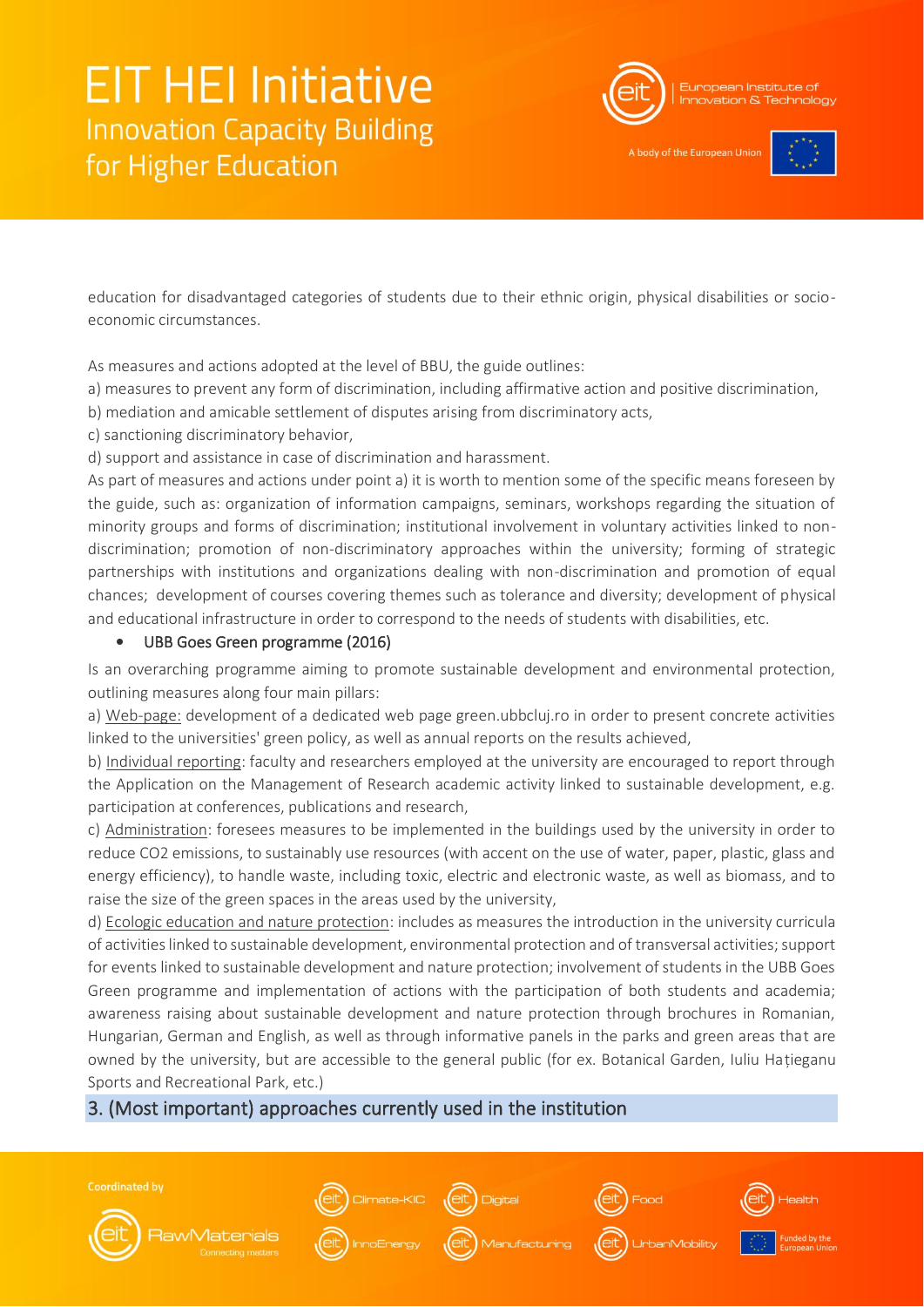

A body of the European Unio



Besides the general actions and measures that are already in place (as mentioned above under the headings University guide for non-discrimination and UBB Goes Green programme) below we give specific details about some of the most important and already mentioned actions, as well as point out new initiatives, thus:

- Development of further documents and guidance
- based on the ethical code and the guide for non-discrimination BBU is currently developing a guide for gender equality, that besides other concrete actions will also contain a measure targeting the development of training content and organization of training courses in the field.
- in line with the Strategic Plan 2020-2024 the university is currently finalizing the Procedure for mental welfare within BBU.
- Active measures for social inclusion/positive discrimination
- − in line with the national legislation access to education for disadvantaged categories of youth members of the Roma minority ethnic group and youth coming from disadvantaged, rural areas – is assured through specially reserved places at different faculties of the university,
- there are certain faculties at the university that also have specially reserved places for persons with physical disabilities,
- the university is supporting students that are economically disadvantaged, through social scholarships, as well as by giving them priority in the student dorms,
- there are several ongoing programmes aimed at reducing student drop-out, as well as inclusion in the academic community specifically and the wider community in general, such as the Student Mentor programme and the psychological counseling programme, or the StudentHub that offers infrastructure and specific services to support integration and learning of first year students;
- in the context of the pandemic caused by the spread of the Sars-COV2 virus, the university widened the scope of support for the most economically deprived students and provided them with laptops in order to be able to participate at online courses and seminars; in addition access to basic digital resources, such as the MS Office package was accorded to all students. Free laptops and internet access is going to be offered starting with the 2021-2022 academic year to all 2000 students receiving social scholarship, in the framework of a project supported from the European Regional Development Fund under the Competitiveness Operational Programme 2014-2020;
- students and prospective students with disabilities are supported by the Office for Students with Disabilities, that provides information for prospective students about the specially reserved places for them at the different faculties of the university; translation services into sign language for students with hearing impairment; free access to screen reader and screen magnifying applications for students with visual impairment; adapted education content for students with both visual and hearing impairment, as well as services linked to the electronic elaboration of papers, dissertations. The Office regularly organizes events, lectures, seminars for both faculty and students in order to better understand the needs of students with disabilities and better support their integration. With the aim

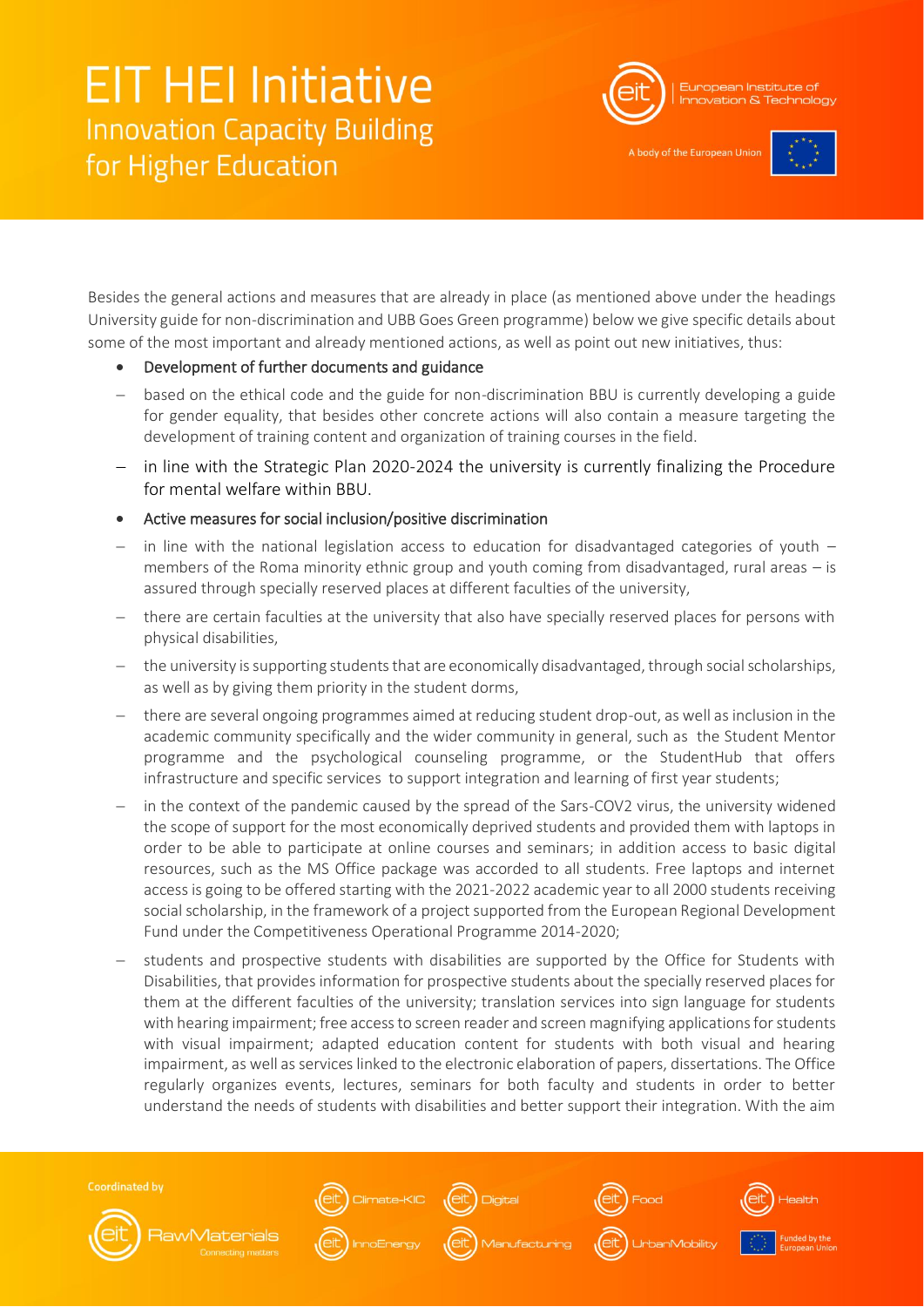

A body of the European Uni-



to support integration of and interaction with disadvantaged, the office also organizes targeted training courses, for example on learning sign language, for both faculty and students.

#### • Inclusion and sustainability linked to education

The educational offer linked to inclusion and sustainability covers specializations, courses offered within faculties for different specializations and transversal courses opened to all students. Linked to the first category we can mention BA and MA level specializations such as Sustainable Development and Environmental Management offered by the Faculty of Environmental Science and Engineering, or the MA in Sustainable regional development offered by the Faculty of Economic Science and Business Administration, as well as the MA specialisations at the Faculty of Sociology and Social Work in Applied Sociology in Regional Development<sup>1</sup>; Social Work and Social Economics; Advice and Assistance in Social Services; Management of Social Services; Social Work in the Justice System, Probation and Mediation or the BA degrees in Social Work. Courses linked to social inclusion or related to social inclusion are offered at the Faculties of Political Sciences, Administration and Communication, European Studies; Sociology and Social Work, Law, History and Philosophy, Psychology and Educational Science, Physical Education and Sport, Economic Science and Business Administration. Courses linked to sustainable development are offered at various specializations within Faculties of European Studies, Geography, Economic Science and Business Administration.

In addition the Faculty of Psychology and Educational Sciences has included in its psycho-pedagogical module the thematic of social inclusion, as well as sustainable development. The module is opened to students from years I and II from different faculties and specializations. The same faculty is offering an accredited continuous learning programme with the title "Professional development in the field of inclusive/special education", as well as a didactic masters' programme. The latter has a course linked to social inclusion. The Faculty of Environmental Science and Engineering regularly organizes summer schools, open lectures, workshops hackathons focused on different subjects that are linked to sustainable development, green transition. Some of these events are open to a wider audience than students and faculty, targeting for example high-school pupils.

Starting with the academic year 2021-2022, BBU is going to offer a transversal course for all students at all educational levels in the field of entrepreneurship. The course will also include the topic of sustainable development. At last, but not at least BBU is offering on a yearly basis excellency scholarships in different fields, one of them being sustainable development.

#### • Monitoring, evaluation and learning

Linked to the UBB Goes Green programme, the university develops an annual report and based on learning from previous results proposes a concrete action plan for the upcoming year. Even if it is linked to the

1 This specialization is in Hungarian only.

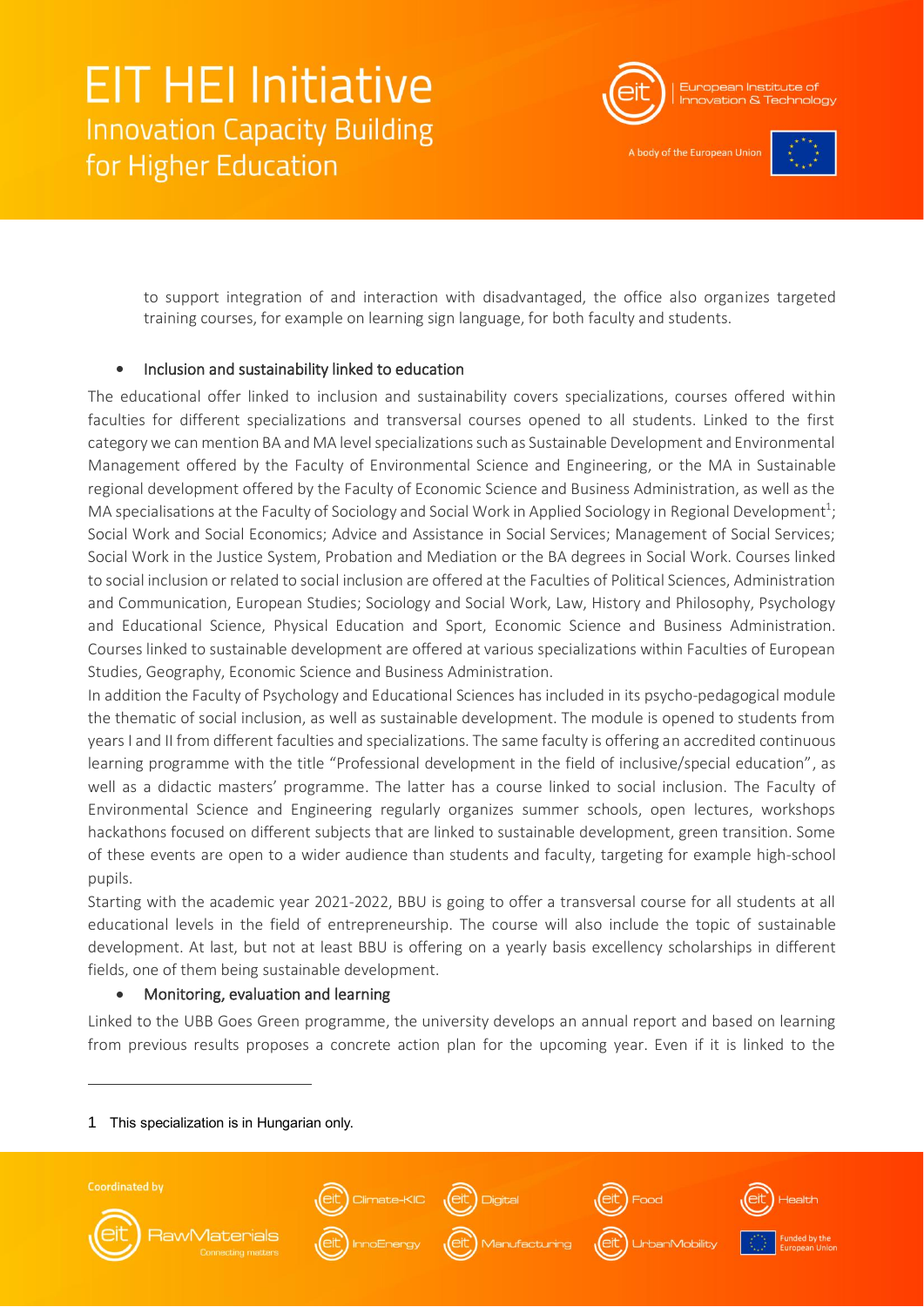

A body of the European Unio



sustainable development university agenda that is more focused on sustainable development from an environmental point of view, the report also covers aspects related to inclusion and inclusiveness in line with the University guide for non-discrimination and the recommendations of the European Commission and the United Nations, as well as with priorities of the National Sustainable Development Strategy.

### 4. Best practices

Through the adoption and operationalization of the UBB Goes Green programme, BBU was the first university in Romania to put in place a general programme oriented towards sustainable development. To measure progress, the institution is constantly monitoring outputs using the Green Metric indicators on sustainability, sustainable development and responsible use of resources. Based on this indicator system is the  $2^{nd}$  most advanced university on national level and ranks 340 on global level. The yearly report on the UBB Goes Green programme also includes an overview on institutional level in terms of fulfillment of the UNECE indicators targeting higher education institutions according to the questionnaire prepared by Economic Commission for Europe of the UNO.

### 5. Current and previous (work) projects in the domain

UBB had and has several projects financed from European or national public funds dealing with inclusion and sustainability within the institution and in the wider society and community at local, regional and national level. Some of the most important and recent initiatives especially impacting institutional development and capacity building are:

- PROMIS Promoting social inclusion skills in a post-truth world: A gamified online platform and curriculum: is a Strategic Partnership project financed from Erasmus+, running between 2019 and 2022. Within the project, 7 organizations from 6 countries aim to develop under the coordination of BBU, research-based instruments to help students better understand what social inclusion is and how they can enhance their competencies in order to be able to interact with marginalized groups. Project web-page:<https://promis.education/>
- RE-ACT Self-reflection tools for smart universities acting regionally: is one of the three strategic projects financed by Erasmus+ KA3, aiming to strengthen the role of higher educational institutions within regional innovation ecosystems and more specifically linked to the design, revision and implementation of Research and Innovation Strategies for Smart Specialisation (RIS3). One of the main outputs of the project is foreseen to be a new self-assessment tool "HEInnovate for RIS3", complementary to the original HEInnovate tool. The project in which BBU is a partner is implemented between 2020 and 2021, being coordinated by Porto Business School. Project web-page: <http://ris3heinnovate.eu/the-project/>
- *InclusUBB2 Facilitating the Integration, through Inclusion Policies, into the Labour Market of the Youth in the Academic Environment: the project* financed by the National Council for Higher Education and RDI was closed by BBU in 2020. It aimed at creating the premises for pre-university students from disadvantaged environments to continue their studies, as well as to reduce the drop-out rate of enrolled students. As a result BBU's capacity to propose concrete measures and actions linked to